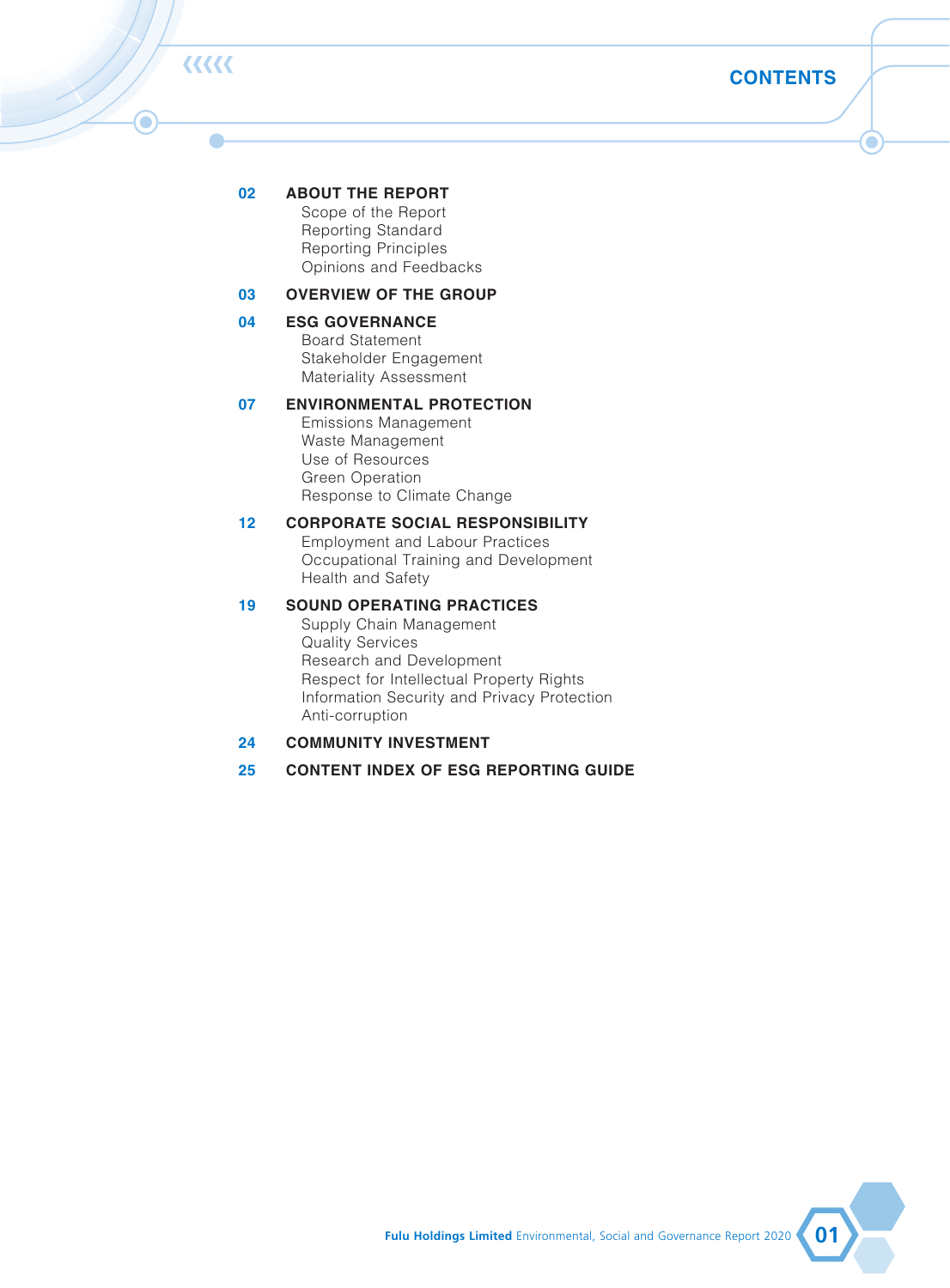**CONTENTS**

# くくくくく

۰

### **02 ABOUT THE REPORT**

 Scope of the Report Reporting Standard Reporting Principles Opinions and Feedbacks

#### **03 OVERVIEW OF THE GROUP**

**04 ESG GOVERNANCE** Board Statement Stakeholder Engagement Materiality Assessment

#### **07 ENVIRONMENTAL PROTECTION**

 Emissions Management Waste Management Use of Resources Green Operation Response to Climate Change

#### **12 CORPORATE SOCIAL RESPONSIBILITY**

 Employment and Labour Practices Occupational Training and Development Health and Safety

#### **19 SOUND OPERATING PRACTICES**

 Supply Chain Management Quality Services Research and Development Respect for Intellectual Property Rights Information Security and Privacy Protection Anti-corruption

#### **24 COMMUNITY INVESTMENT**

#### **25 CONTENT INDEX OF ESG REPORTING GUIDE**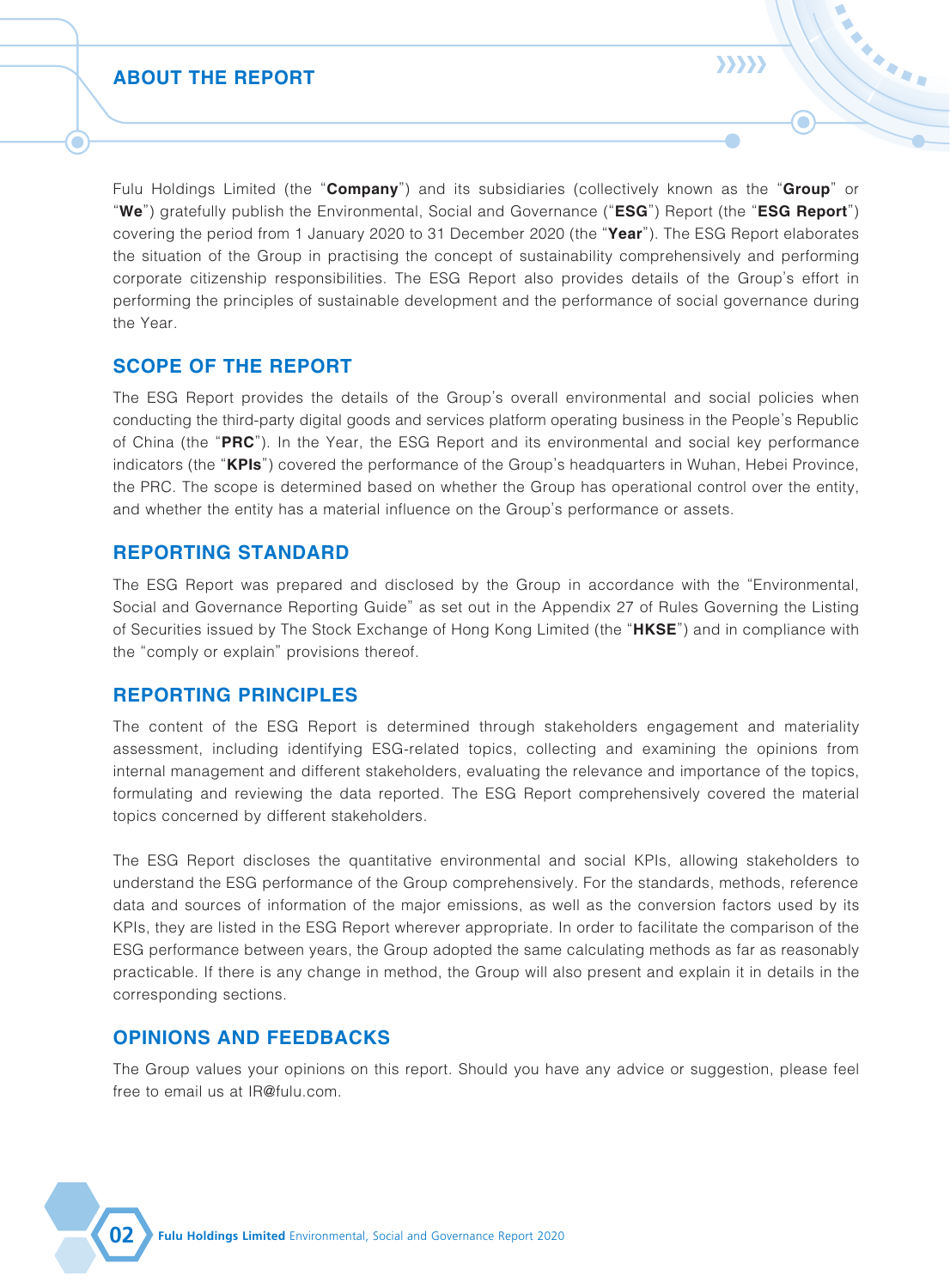Fulu Holdings Limited (the "**Company**") and its subsidiaries (collectively known as the "**Group**" or "**We**") gratefully publish the Environmental, Social and Governance ("**ESG**") Report (the "**ESG Report**") covering the period from 1 January 2020 to 31 December 2020 (the "**Year**"). The ESG Report elaborates the situation of the Group in practising the concept of sustainability comprehensively and performing corporate citizenship responsibilities. The ESG Report also provides details of the Group's effort in performing the principles of sustainable development and the performance of social governance during the Year.

### **SCOPE OF THE REPORT**

The ESG Report provides the details of the Group's overall environmental and social policies when conducting the third-party digital goods and services platform operating business in the People's Republic of China (the "**PRC**"). In the Year, the ESG Report and its environmental and social key performance indicators (the "**KPIs**") covered the performance of the Group's headquarters in Wuhan, Hebei Province, the PRC. The scope is determined based on whether the Group has operational control over the entity, and whether the entity has a material influence on the Group's performance or assets.

### **REPORTING STANDARD**

The ESG Report was prepared and disclosed by the Group in accordance with the "Environmental, Social and Governance Reporting Guide" as set out in the Appendix 27 of Rules Governing the Listing of Securities issued by The Stock Exchange of Hong Kong Limited (the "**HKSE**") and in compliance with the "comply or explain" provisions thereof.

### **REPORTING PRINCIPLES**

The content of the ESG Report is determined through stakeholders engagement and materiality assessment, including identifying ESG-related topics, collecting and examining the opinions from internal management and different stakeholders, evaluating the relevance and importance of the topics, formulating and reviewing the data reported. The ESG Report comprehensively covered the material topics concerned by different stakeholders.

The ESG Report discloses the quantitative environmental and social KPIs, allowing stakeholders to understand the ESG performance of the Group comprehensively. For the standards, methods, reference data and sources of information of the major emissions, as well as the conversion factors used by its KPIs, they are listed in the ESG Report wherever appropriate. In order to facilitate the comparison of the ESG performance between years, the Group adopted the same calculating methods as far as reasonably practicable. If there is any change in method, the Group will also present and explain it in details in the corresponding sections.

### **OPINIONS AND FEEDBACKS**

The Group values your opinions on this report. Should you have any advice or suggestion, please feel free to email us at IR@fulu.com.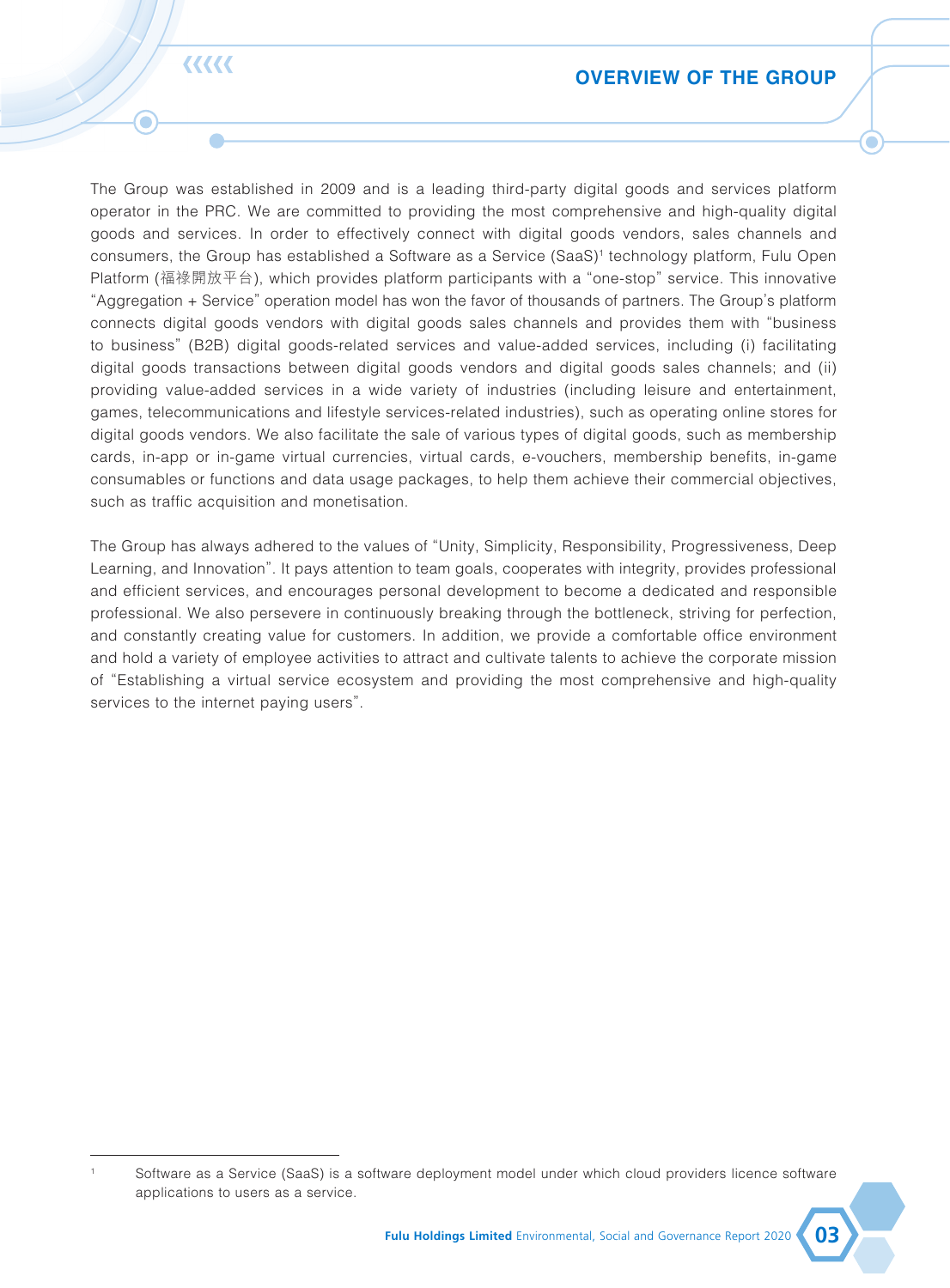### **OVERVIEW OF THE GROUP**

**EEEEE** 

The Group was established in 2009 and is a leading third-party digital goods and services platform operator in the PRC. We are committed to providing the most comprehensive and high-quality digital goods and services. In order to effectively connect with digital goods vendors, sales channels and consumers, the Group has established a Software as a Service (SaaS)<sup>1</sup> technology platform, Fulu Open Platform (福祿開放平台), which provides platform participants with a "one-stop" service. This innovative "Aggregation + Service" operation model has won the favor of thousands of partners. The Group's platform connects digital goods vendors with digital goods sales channels and provides them with "business to business" (B2B) digital goods-related services and value-added services, including (i) facilitating digital goods transactions between digital goods vendors and digital goods sales channels; and (ii) providing value-added services in a wide variety of industries (including leisure and entertainment, games, telecommunications and lifestyle services-related industries), such as operating online stores for digital goods vendors. We also facilitate the sale of various types of digital goods, such as membership cards, in-app or in-game virtual currencies, virtual cards, e-vouchers, membership benefits, in-game consumables or functions and data usage packages, to help them achieve their commercial objectives, such as traffic acquisition and monetisation.

The Group has always adhered to the values of "Unity, Simplicity, Responsibility, Progressiveness, Deep Learning, and Innovation". It pays attention to team goals, cooperates with integrity, provides professional and efficient services, and encourages personal development to become a dedicated and responsible professional. We also persevere in continuously breaking through the bottleneck, striving for perfection, and constantly creating value for customers. In addition, we provide a comfortable office environment and hold a variety of employee activities to attract and cultivate talents to achieve the corporate mission of "Establishing a virtual service ecosystem and providing the most comprehensive and high-quality services to the internet paying users".

Software as a Service (SaaS) is a software deployment model under which cloud providers licence software applications to users as a service.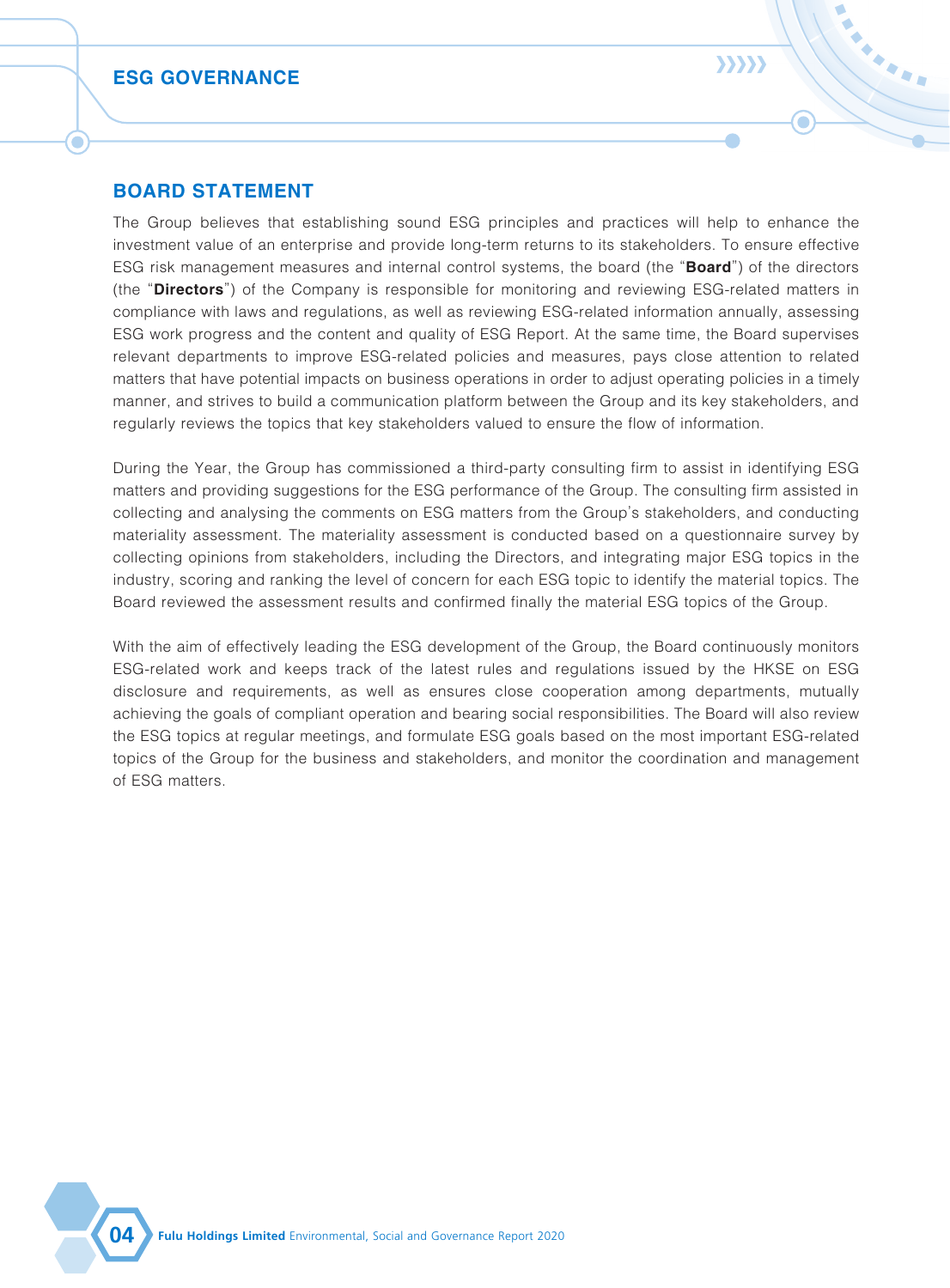### **BOARD STATEMENT**

The Group believes that establishing sound ESG principles and practices will help to enhance the investment value of an enterprise and provide long-term returns to its stakeholders. To ensure effective ESG risk management measures and internal control systems, the board (the "**Board**") of the directors (the "**Directors**") of the Company is responsible for monitoring and reviewing ESG-related matters in compliance with laws and regulations, as well as reviewing ESG-related information annually, assessing ESG work progress and the content and quality of ESG Report. At the same time, the Board supervises relevant departments to improve ESG-related policies and measures, pays close attention to related matters that have potential impacts on business operations in order to adjust operating policies in a timely manner, and strives to build a communication platform between the Group and its key stakeholders, and regularly reviews the topics that key stakeholders valued to ensure the flow of information.

**SARA** 

 $\sum$ 

During the Year, the Group has commissioned a third-party consulting firm to assist in identifying ESG matters and providing suggestions for the ESG performance of the Group. The consulting firm assisted in collecting and analysing the comments on ESG matters from the Group's stakeholders, and conducting materiality assessment. The materiality assessment is conducted based on a questionnaire survey by collecting opinions from stakeholders, including the Directors, and integrating major ESG topics in the industry, scoring and ranking the level of concern for each ESG topic to identify the material topics. The Board reviewed the assessment results and confirmed finally the material ESG topics of the Group.

With the aim of effectively leading the ESG development of the Group, the Board continuously monitors ESG-related work and keeps track of the latest rules and regulations issued by the HKSE on ESG disclosure and requirements, as well as ensures close cooperation among departments, mutually achieving the goals of compliant operation and bearing social responsibilities. The Board will also review the ESG topics at regular meetings, and formulate ESG goals based on the most important ESG-related topics of the Group for the business and stakeholders, and monitor the coordination and management of ESG matters.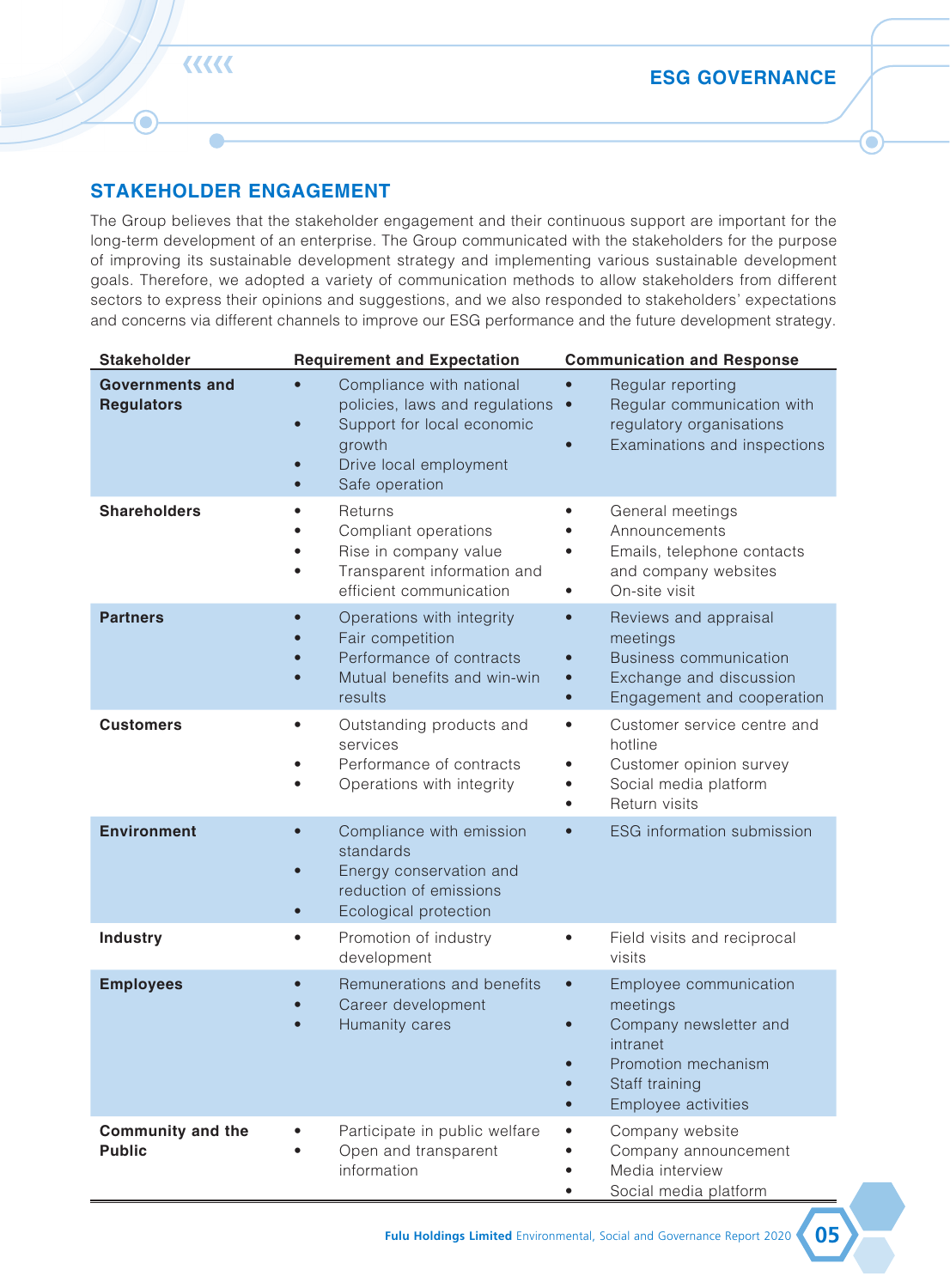$\bullet$ 

### **STAKEHOLDER ENGAGEMENT**

The Group believes that the stakeholder engagement and their continuous support are important for the long-term development of an enterprise. The Group communicated with the stakeholders for the purpose of improving its sustainable development strategy and implementing various sustainable development goals. Therefore, we adopted a variety of communication methods to allow stakeholders from different sectors to express their opinions and suggestions, and we also responded to stakeholders' expectations and concerns via different channels to improve our ESG performance and the future development strategy.

| <b>Stakeholder</b>                          | <b>Requirement and Expectation</b>                                                                                                               | <b>Communication and Response</b>                                                                                                                                                            |
|---------------------------------------------|--------------------------------------------------------------------------------------------------------------------------------------------------|----------------------------------------------------------------------------------------------------------------------------------------------------------------------------------------------|
| <b>Governments and</b><br><b>Regulators</b> | Compliance with national<br>policies, laws and regulations •<br>Support for local economic<br>growth<br>Drive local employment<br>Safe operation | Regular reporting<br>$\bullet$<br>Regular communication with<br>regulatory organisations<br>Examinations and inspections<br>$\bullet$                                                        |
| <b>Shareholders</b>                         | Returns<br>Compliant operations<br>Rise in company value<br>Transparent information and<br>efficient communication                               | General meetings<br>$\bullet$<br>Announcements<br>Emails, telephone contacts<br>$\bullet$<br>and company websites<br>On-site visit<br>$\bullet$                                              |
| <b>Partners</b>                             | Operations with integrity<br>Fair competition<br>Performance of contracts<br>Mutual benefits and win-win<br>results                              | Reviews and appraisal<br>$\bullet$<br>meetings<br><b>Business communication</b><br>$\bullet$<br>Exchange and discussion<br>$\bullet$<br>Engagement and cooperation<br>$\bullet$              |
| <b>Customers</b>                            | Outstanding products and<br>services<br>Performance of contracts<br>Operations with integrity                                                    | Customer service centre and<br>$\bullet$<br>hotline<br>Customer opinion survey<br>$\bullet$<br>Social media platform<br>$\bullet$<br>Return visits<br>$\bullet$                              |
| <b>Environment</b>                          | Compliance with emission<br>standards<br>Energy conservation and<br>reduction of emissions<br>Ecological protection<br>$\bullet$                 | ESG information submission<br>$\bullet$                                                                                                                                                      |
| <b>Industry</b>                             | Promotion of industry<br>$\bullet$<br>development                                                                                                | Field visits and reciprocal<br>$\bullet$<br>visits                                                                                                                                           |
| <b>Employees</b>                            | Remunerations and benefits<br>Career development<br>Humanity cares                                                                               | Employee communication<br>$\bullet$<br>meetings<br>Company newsletter and<br>$\bullet$<br>intranet<br>Promotion mechanism<br>Staff training<br>$\bullet$<br>Employee activities<br>$\bullet$ |
| <b>Community and the</b><br><b>Public</b>   | Participate in public welfare<br>Open and transparent<br>information                                                                             | Company website<br>$\bullet$<br>Company announcement<br>٠<br>Media interview<br>٠<br>Social media platform<br>$\bullet$                                                                      |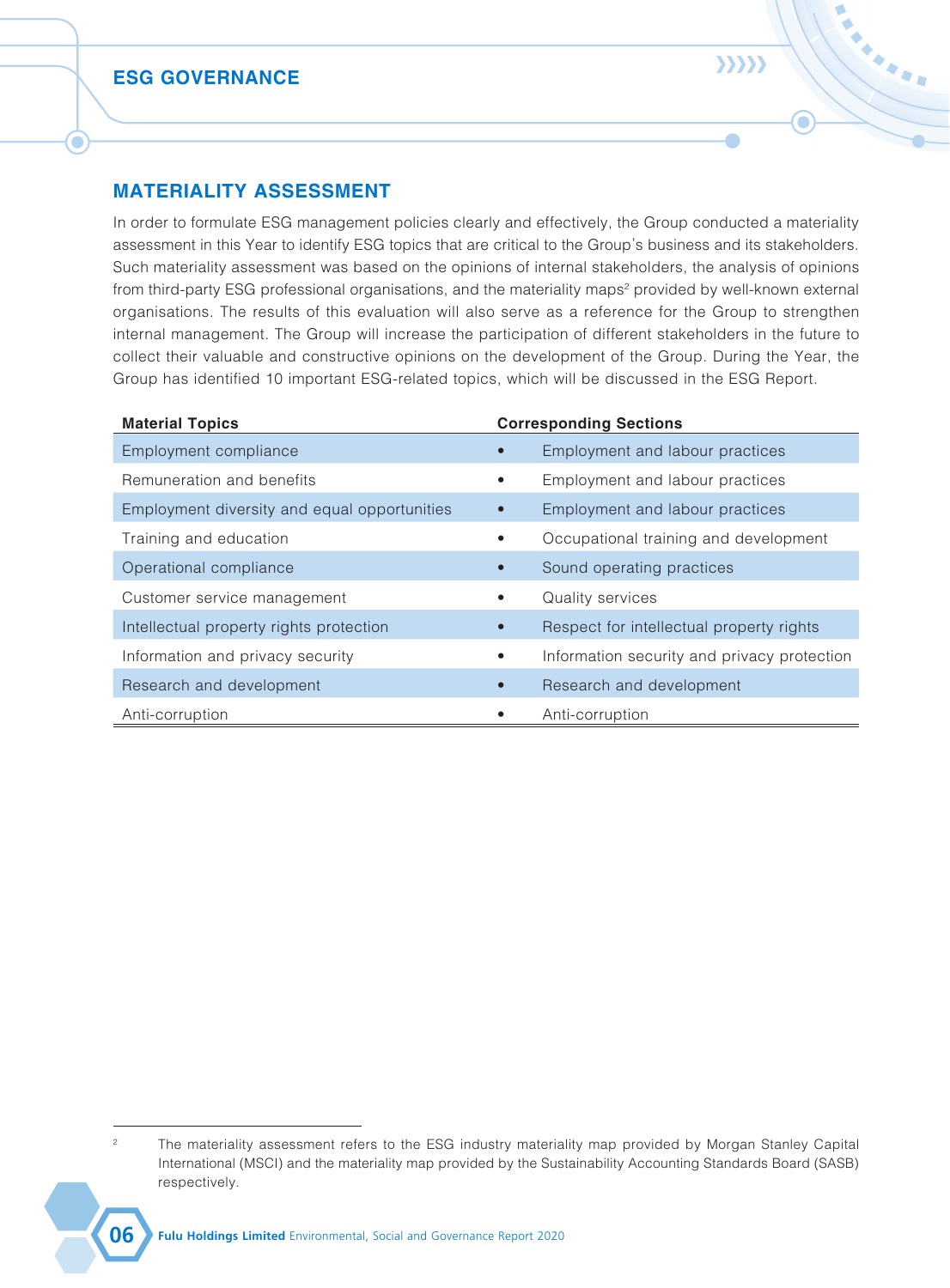$\bullet$ 

HARD A

### **MATERIALITY ASSESSMENT**

In order to formulate ESG management policies clearly and effectively, the Group conducted a materiality assessment in this Year to identify ESG topics that are critical to the Group's business and its stakeholders. Such materiality assessment was based on the opinions of internal stakeholders, the analysis of opinions from third-party ESG professional organisations, and the materiality maps<sup>2</sup> provided by well-known external organisations. The results of this evaluation will also serve as a reference for the Group to strengthen internal management. The Group will increase the participation of different stakeholders in the future to collect their valuable and constructive opinions on the development of the Group. During the Year, the Group has identified 10 important ESG-related topics, which will be discussed in the ESG Report.

| <b>Material Topics</b>                       |           | <b>Corresponding Sections</b>               |  |
|----------------------------------------------|-----------|---------------------------------------------|--|
| Employment compliance                        |           | Employment and labour practices             |  |
| Remuneration and benefits                    | $\bullet$ | Employment and labour practices             |  |
| Employment diversity and equal opportunities | $\bullet$ | Employment and labour practices             |  |
| Training and education                       | $\bullet$ | Occupational training and development       |  |
| Operational compliance                       |           | Sound operating practices                   |  |
| Customer service management                  | $\bullet$ | Quality services                            |  |
| Intellectual property rights protection      | $\bullet$ | Respect for intellectual property rights    |  |
| Information and privacy security             | $\bullet$ | Information security and privacy protection |  |
| Research and development                     | $\bullet$ | Research and development                    |  |
| Anti-corruption                              |           | Anti-corruption                             |  |

<sup>&</sup>lt;sup>2</sup> The materiality assessment refers to the ESG industry materiality map provided by Morgan Stanley Capital International (MSCI) and the materiality map provided by the Sustainability Accounting Standards Board (SASB) respectively.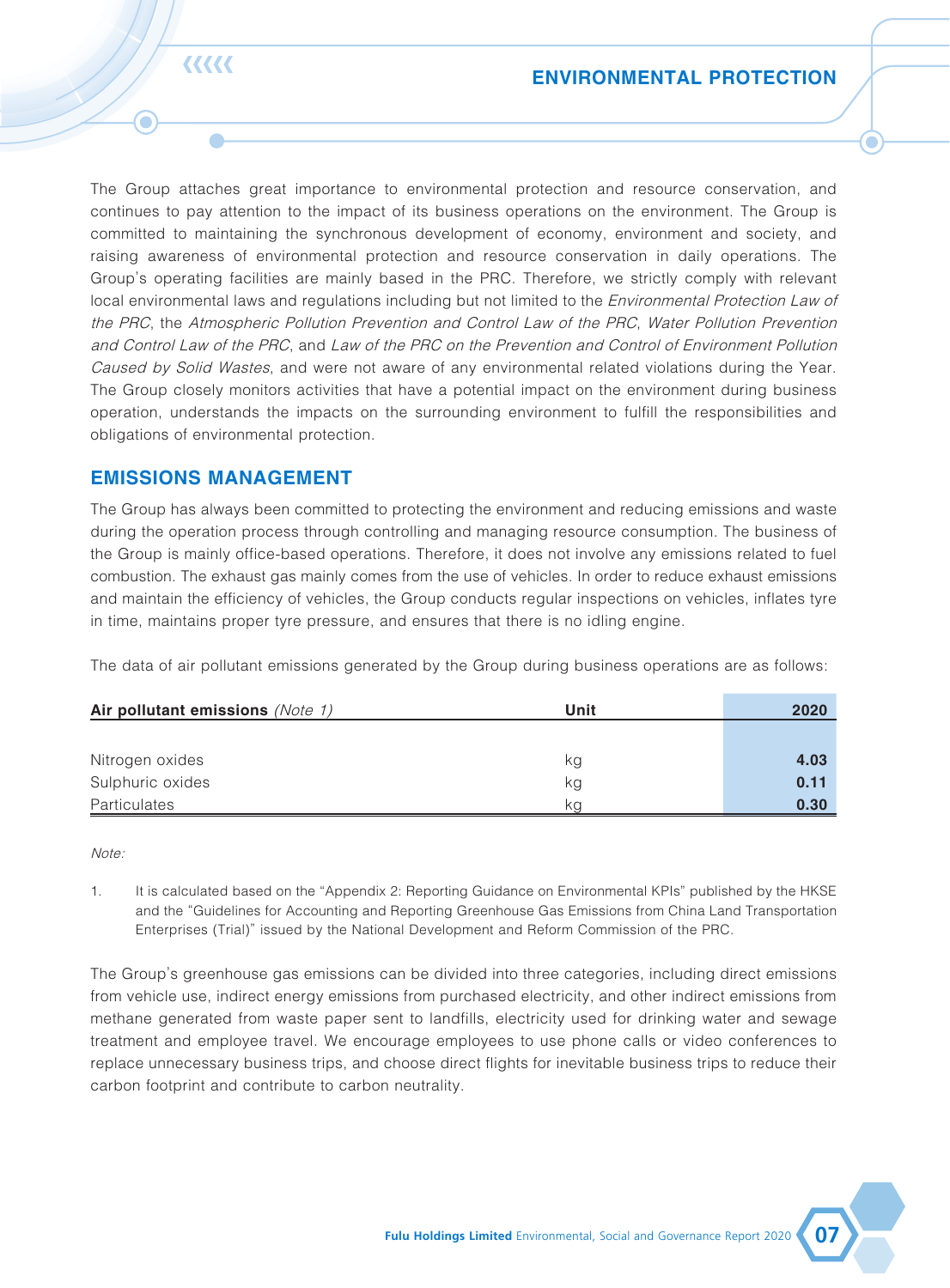The Group attaches great importance to environmental protection and resource conservation, and continues to pay attention to the impact of its business operations on the environment. The Group is committed to maintaining the synchronous development of economy, environment and society, and raising awareness of environmental protection and resource conservation in daily operations. The Group's operating facilities are mainly based in the PRC. Therefore, we strictly comply with relevant local environmental laws and regulations including but not limited to the *Environmental Protection Law of* the PRC, the Atmospheric Pollution Prevention and Control Law of the PRC, Water Pollution Prevention and Control Law of the PRC, and Law of the PRC on the Prevention and Control of Environment Pollution Caused by Solid Wastes, and were not aware of any environmental related violations during the Year. The Group closely monitors activities that have a potential impact on the environment during business operation, understands the impacts on the surrounding environment to fulfill the responsibilities and obligations of environmental protection.

### **EMISSIONS MANAGEMENT**

The Group has always been committed to protecting the environment and reducing emissions and waste during the operation process through controlling and managing resource consumption. The business of the Group is mainly office-based operations. Therefore, it does not involve any emissions related to fuel combustion. The exhaust gas mainly comes from the use of vehicles. In order to reduce exhaust emissions and maintain the efficiency of vehicles, the Group conducts regular inspections on vehicles, inflates tyre in time, maintains proper tyre pressure, and ensures that there is no idling engine.

The data of air pollutant emissions generated by the Group during business operations are as follows:

| Air pollutant emissions (Note 1) | Unit | 2020 |
|----------------------------------|------|------|
|                                  |      |      |
| Nitrogen oxides                  | kg   | 4.03 |
| Sulphuric oxides                 | kg   | 0.11 |
| <b>Particulates</b>              | ka   | 0.30 |

Note:

1. It is calculated based on the "Appendix 2: Reporting Guidance on Environmental KPIs" published by the HKSE and the "Guidelines for Accounting and Reporting Greenhouse Gas Emissions from China Land Transportation Enterprises (Trial)" issued by the National Development and Reform Commission of the PRC.

The Group's greenhouse gas emissions can be divided into three categories, including direct emissions from vehicle use, indirect energy emissions from purchased electricity, and other indirect emissions from methane generated from waste paper sent to landfills, electricity used for drinking water and sewage treatment and employee travel. We encourage employees to use phone calls or video conferences to replace unnecessary business trips, and choose direct flights for inevitable business trips to reduce their carbon footprint and contribute to carbon neutrality.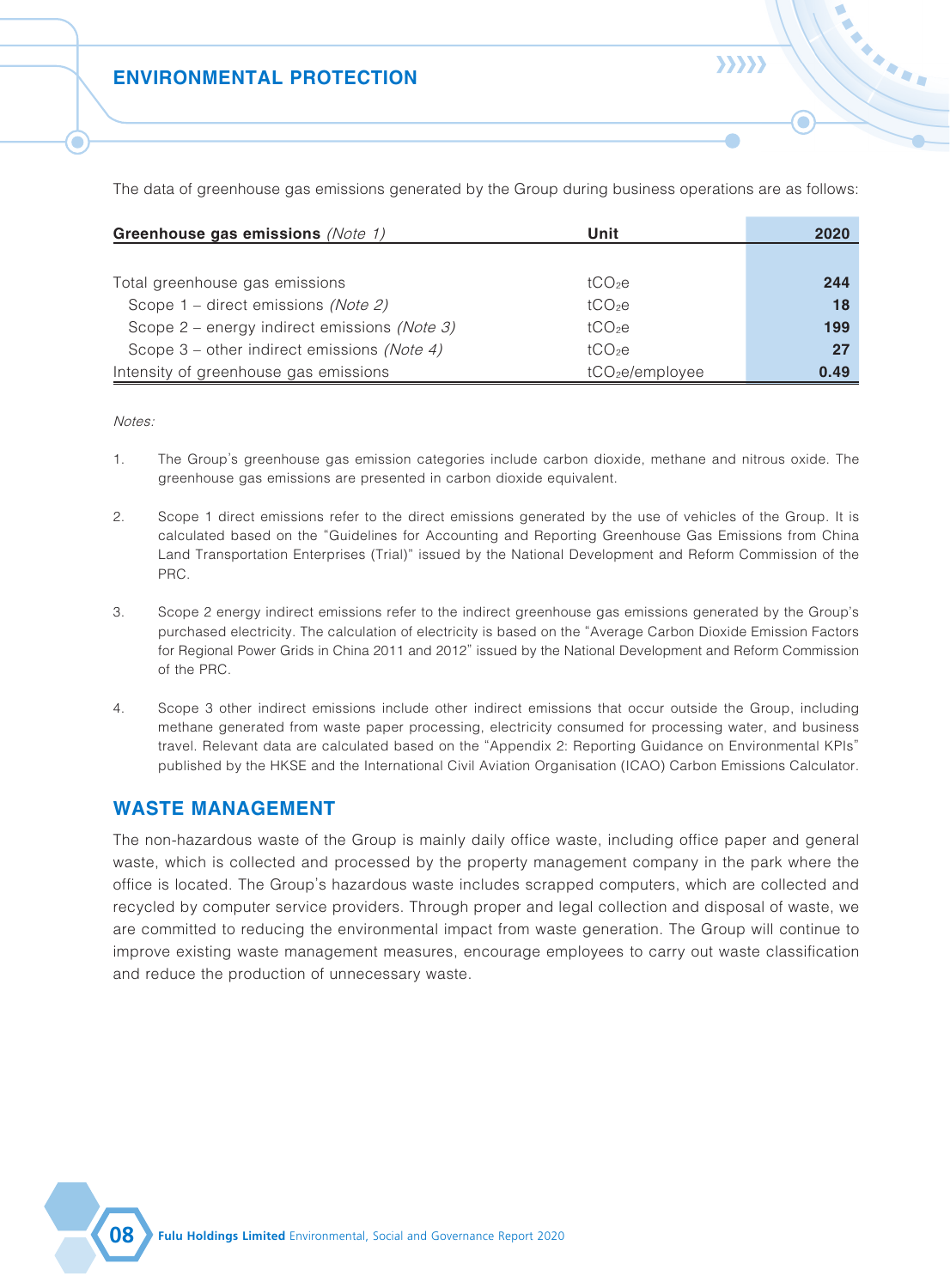### **ENVIRONMENTAL PROTECTION**

**Greenhouse gas emissions** (Note 1) **Unit 2020** Total greenhouse gas emissions take the second term of the second term of the second term of the second term of the second term of the second term of the second term of the second term of the second term of the second term Scope 1 – direct emissions *(Note 2)* tCO<sub>2</sub>e tCO<sub>2</sub>e **18** Scope 2 – energy indirect emissions (Note 3) tCO<sub>2</sub>e tCO<sub>2</sub>e **199** 

Scope 3 – other indirect emissions *(Note 4)* tCO<sub>2</sub>e **27** Intensity of greenhouse gas emissions tCO<sub>2e</sub>/employee **0.49** 

The data of greenhouse gas emissions generated by the Group during business operations are as follows:

Notes:

- 1. The Group's greenhouse gas emission categories include carbon dioxide, methane and nitrous oxide. The greenhouse gas emissions are presented in carbon dioxide equivalent.
- 2. Scope 1 direct emissions refer to the direct emissions generated by the use of vehicles of the Group. It is calculated based on the "Guidelines for Accounting and Reporting Greenhouse Gas Emissions from China Land Transportation Enterprises (Trial)" issued by the National Development and Reform Commission of the PRC.
- 3. Scope 2 energy indirect emissions refer to the indirect greenhouse gas emissions generated by the Group's purchased electricity. The calculation of electricity is based on the "Average Carbon Dioxide Emission Factors for Regional Power Grids in China 2011 and 2012" issued by the National Development and Reform Commission of the PRC.
- 4. Scope 3 other indirect emissions include other indirect emissions that occur outside the Group, including methane generated from waste paper processing, electricity consumed for processing water, and business travel. Relevant data are calculated based on the "Appendix 2: Reporting Guidance on Environmental KPIs" published by the HKSE and the International Civil Aviation Organisation (ICAO) Carbon Emissions Calculator.

### **WASTE MANAGEMENT**

The non-hazardous waste of the Group is mainly daily office waste, including office paper and general waste, which is collected and processed by the property management company in the park where the office is located. The Group's hazardous waste includes scrapped computers, which are collected and recycled by computer service providers. Through proper and legal collection and disposal of waste, we are committed to reducing the environmental impact from waste generation. The Group will continue to improve existing waste management measures, encourage employees to carry out waste classification and reduce the production of unnecessary waste.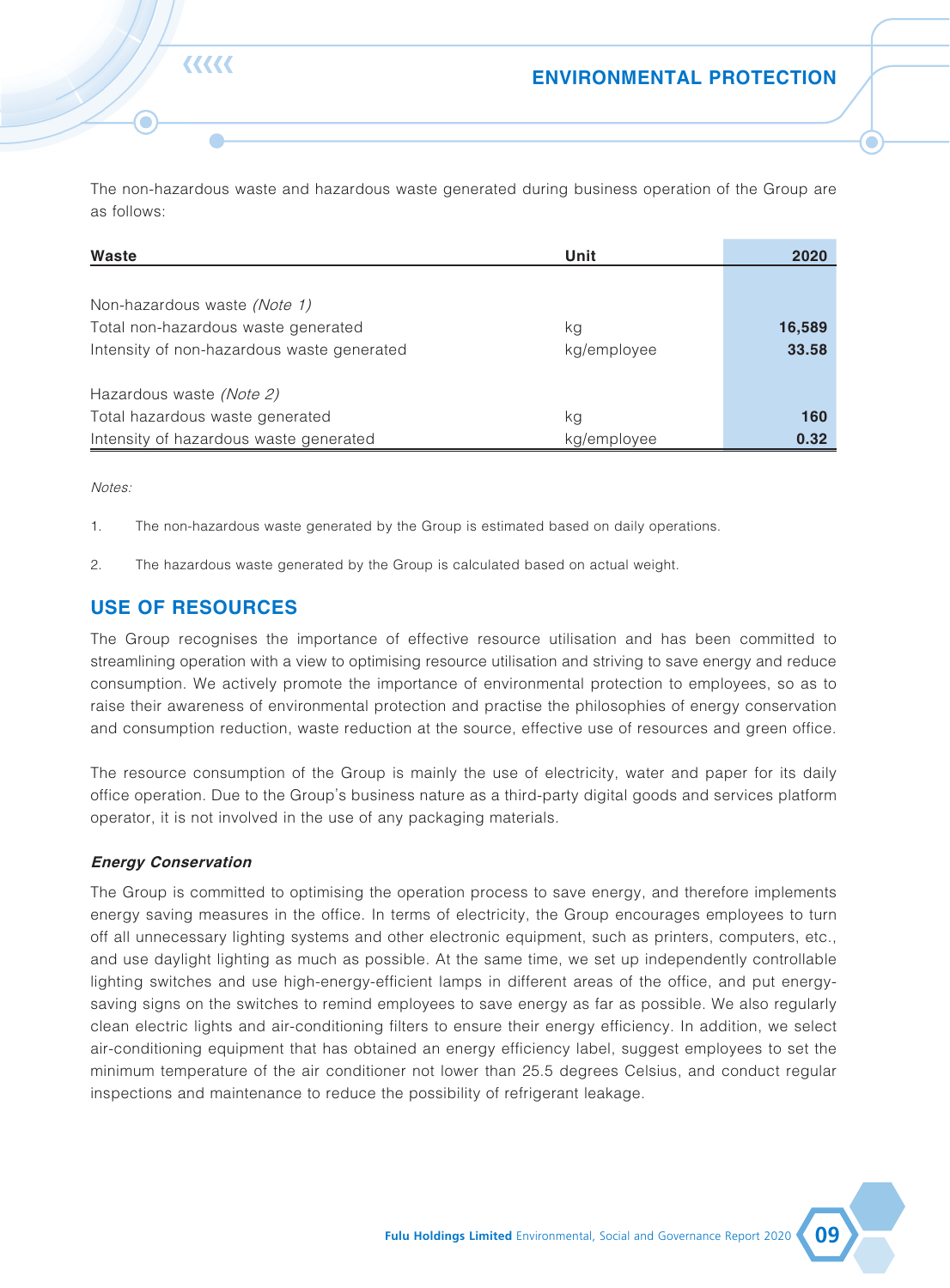### **ENVIRONMENTAL PROTECTION**

The non-hazardous waste and hazardous waste generated during business operation of the Group are as follows:

| Waste                                      | <b>Unit</b> | 2020   |
|--------------------------------------------|-------------|--------|
|                                            |             |        |
| Non-hazardous waste (Note 1)               |             |        |
| Total non-hazardous waste generated        | kg          | 16,589 |
| Intensity of non-hazardous waste generated | kg/employee | 33.58  |
|                                            |             |        |
| Hazardous waste (Note 2)                   |             |        |
| Total hazardous waste generated            | kg          | 160    |
| Intensity of hazardous waste generated     | kg/employee | 0.32   |

Notes:

1. The non-hazardous waste generated by the Group is estimated based on daily operations.

2. The hazardous waste generated by the Group is calculated based on actual weight.

### **USE OF RESOURCES**

रररर

The Group recognises the importance of effective resource utilisation and has been committed to streamlining operation with a view to optimising resource utilisation and striving to save energy and reduce consumption. We actively promote the importance of environmental protection to employees, so as to raise their awareness of environmental protection and practise the philosophies of energy conservation and consumption reduction, waste reduction at the source, effective use of resources and green office.

The resource consumption of the Group is mainly the use of electricity, water and paper for its daily office operation. Due to the Group's business nature as a third-party digital goods and services platform operator, it is not involved in the use of any packaging materials.

#### **Energy Conservation**

The Group is committed to optimising the operation process to save energy, and therefore implements energy saving measures in the office. In terms of electricity, the Group encourages employees to turn off all unnecessary lighting systems and other electronic equipment, such as printers, computers, etc., and use daylight lighting as much as possible. At the same time, we set up independently controllable lighting switches and use high-energy-efficient lamps in different areas of the office, and put energysaving signs on the switches to remind employees to save energy as far as possible. We also regularly clean electric lights and air-conditioning filters to ensure their energy efficiency. In addition, we select air-conditioning equipment that has obtained an energy efficiency label, suggest employees to set the minimum temperature of the air conditioner not lower than 25.5 degrees Celsius, and conduct regular inspections and maintenance to reduce the possibility of refrigerant leakage.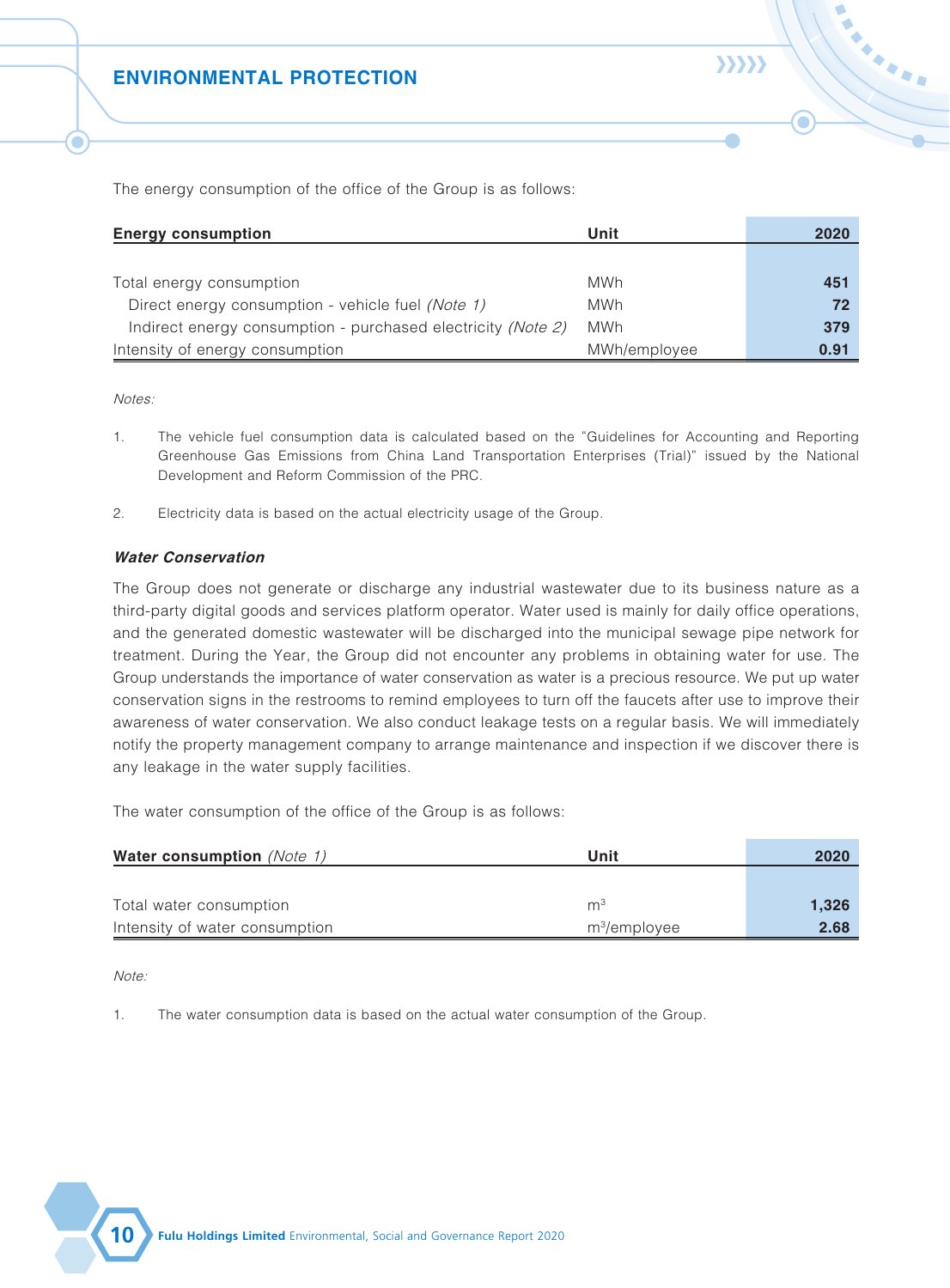The energy consumption of the office of the Group is as follows:

| <b>Energy consumption</b>                                    | Unit         | 2020 |
|--------------------------------------------------------------|--------------|------|
|                                                              |              |      |
| Total energy consumption                                     | MWh          | 451  |
| Direct energy consumption - vehicle fuel (Note 1)            | MWh          | 72   |
| Indirect energy consumption - purchased electricity (Note 2) | MWh          | 379  |
| Intensity of energy consumption                              | MWh/employee | 0.91 |

Notes:

- 1. The vehicle fuel consumption data is calculated based on the "Guidelines for Accounting and Reporting Greenhouse Gas Emissions from China Land Transportation Enterprises (Trial)" issued by the National Development and Reform Commission of the PRC.
- 2. Electricity data is based on the actual electricity usage of the Group.

#### **Water Conservation**

The Group does not generate or discharge any industrial wastewater due to its business nature as a third-party digital goods and services platform operator. Water used is mainly for daily office operations, and the generated domestic wastewater will be discharged into the municipal sewage pipe network for treatment. During the Year, the Group did not encounter any problems in obtaining water for use. The Group understands the importance of water conservation as water is a precious resource. We put up water conservation signs in the restrooms to remind employees to turn off the faucets after use to improve their awareness of water conservation. We also conduct leakage tests on a regular basis. We will immediately notify the property management company to arrange maintenance and inspection if we discover there is any leakage in the water supply facilities.

The water consumption of the office of the Group is as follows:

| <b>Water consumption</b> (Note 1) | Unit            | 2020  |  |
|-----------------------------------|-----------------|-------|--|
|                                   |                 |       |  |
| Total water consumption           | m               | 1,326 |  |
| Intensity of water consumption    | $m^3$ /employee | 2.68  |  |

Note:

1. The water consumption data is based on the actual water consumption of the Group.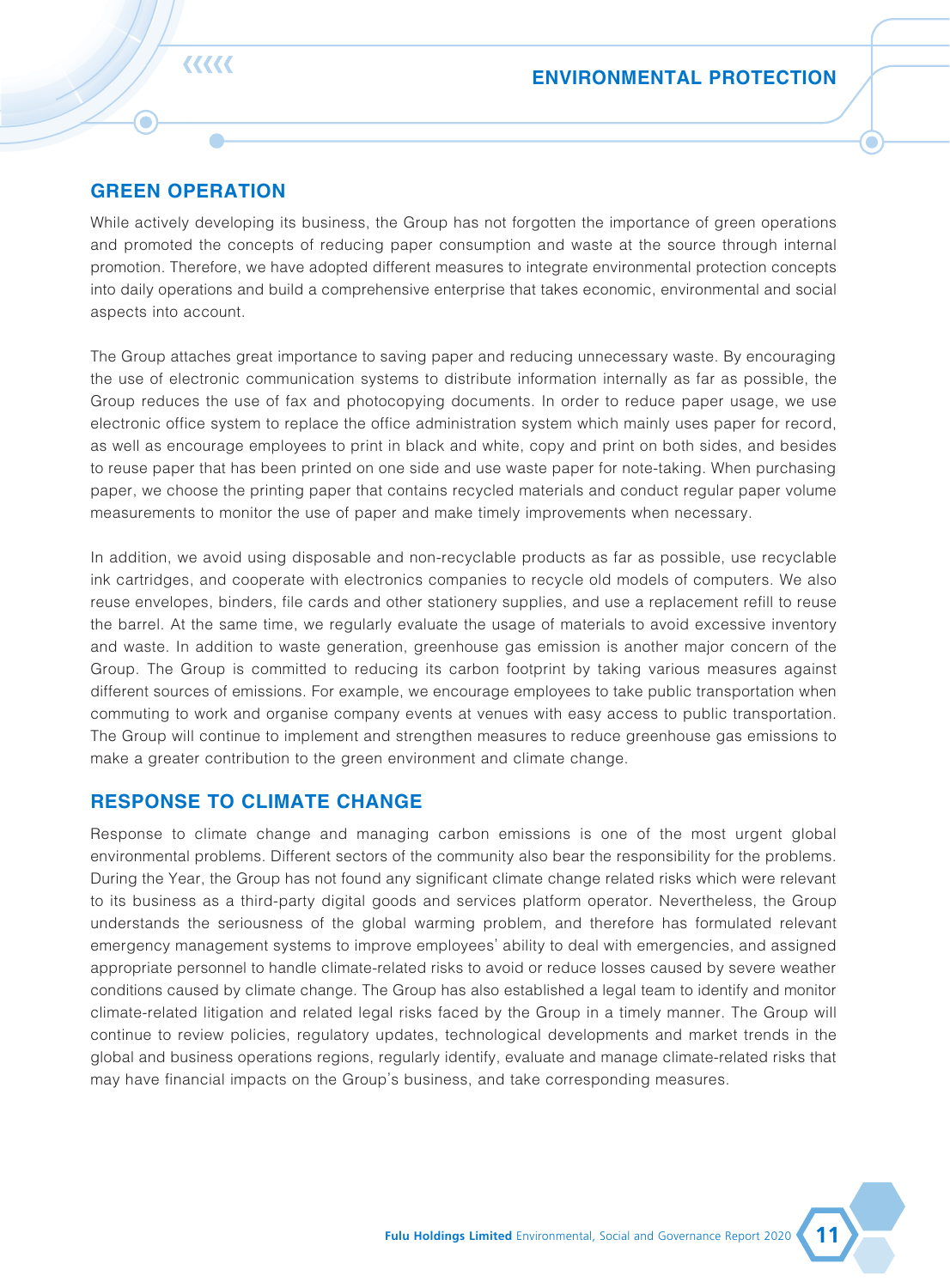# रररर

### **GREEN OPERATION**

n

While actively developing its business, the Group has not forgotten the importance of green operations and promoted the concepts of reducing paper consumption and waste at the source through internal promotion. Therefore, we have adopted different measures to integrate environmental protection concepts into daily operations and build a comprehensive enterprise that takes economic, environmental and social aspects into account.

The Group attaches great importance to saving paper and reducing unnecessary waste. By encouraging the use of electronic communication systems to distribute information internally as far as possible, the Group reduces the use of fax and photocopying documents. In order to reduce paper usage, we use electronic office system to replace the office administration system which mainly uses paper for record, as well as encourage employees to print in black and white, copy and print on both sides, and besides to reuse paper that has been printed on one side and use waste paper for note-taking. When purchasing paper, we choose the printing paper that contains recycled materials and conduct regular paper volume measurements to monitor the use of paper and make timely improvements when necessary.

In addition, we avoid using disposable and non-recyclable products as far as possible, use recyclable ink cartridges, and cooperate with electronics companies to recycle old models of computers. We also reuse envelopes, binders, file cards and other stationery supplies, and use a replacement refill to reuse the barrel. At the same time, we regularly evaluate the usage of materials to avoid excessive inventory and waste. In addition to waste generation, greenhouse gas emission is another major concern of the Group. The Group is committed to reducing its carbon footprint by taking various measures against different sources of emissions. For example, we encourage employees to take public transportation when commuting to work and organise company events at venues with easy access to public transportation. The Group will continue to implement and strengthen measures to reduce greenhouse gas emissions to make a greater contribution to the green environment and climate change.

### **RESPONSE TO CLIMATE CHANGE**

Response to climate change and managing carbon emissions is one of the most urgent global environmental problems. Different sectors of the community also bear the responsibility for the problems. During the Year, the Group has not found any significant climate change related risks which were relevant to its business as a third-party digital goods and services platform operator. Nevertheless, the Group understands the seriousness of the global warming problem, and therefore has formulated relevant emergency management systems to improve employees' ability to deal with emergencies, and assigned appropriate personnel to handle climate-related risks to avoid or reduce losses caused by severe weather conditions caused by climate change. The Group has also established a legal team to identify and monitor climate-related litigation and related legal risks faced by the Group in a timely manner. The Group will continue to review policies, regulatory updates, technological developments and market trends in the global and business operations regions, regularly identify, evaluate and manage climate-related risks that may have financial impacts on the Group's business, and take corresponding measures.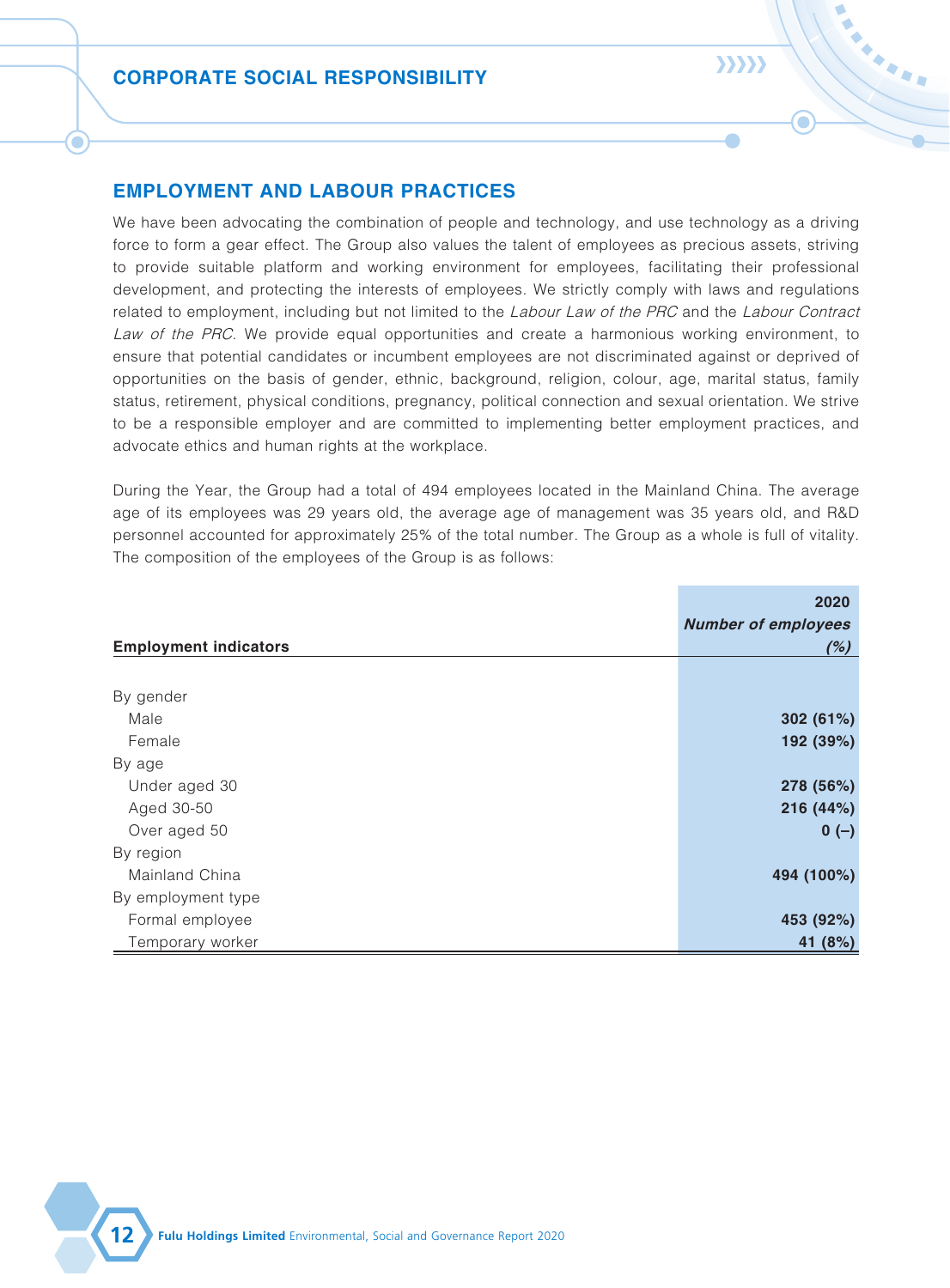### **EMPLOYMENT AND LABOUR PRACTICES**

We have been advocating the combination of people and technology, and use technology as a driving force to form a gear effect. The Group also values the talent of employees as precious assets, striving to provide suitable platform and working environment for employees, facilitating their professional development, and protecting the interests of employees. We strictly comply with laws and regulations related to employment, including but not limited to the Labour Law of the PRC and the Labour Contract Law of the PRC. We provide equal opportunities and create a harmonious working environment, to ensure that potential candidates or incumbent employees are not discriminated against or deprived of opportunities on the basis of gender, ethnic, background, religion, colour, age, marital status, family status, retirement, physical conditions, pregnancy, political connection and sexual orientation. We strive to be a responsible employer and are committed to implementing better employment practices, and advocate ethics and human rights at the workplace.

 $\sum$ 

During the Year, the Group had a total of 494 employees located in the Mainland China. The average age of its employees was 29 years old, the average age of management was 35 years old, and R&D personnel accounted for approximately 25% of the total number. The Group as a whole is full of vitality. The composition of the employees of the Group is as follows:

|                              | 2020<br><b>Number of employees</b> |
|------------------------------|------------------------------------|
| <b>Employment indicators</b> | (%)                                |
|                              |                                    |
| By gender                    |                                    |
| Male                         | 302 $(61%)$                        |
| Female                       | 192 (39%)                          |
| By age                       |                                    |
| Under aged 30                | 278 (56%)                          |
| Aged 30-50                   | 216 (44%)                          |
| Over aged 50                 | $0 (-)$                            |
| By region                    |                                    |
| Mainland China               | 494 (100%)                         |
| By employment type           |                                    |
| Formal employee              | 453 (92%)                          |
| Temporary worker             | 41 (8%)                            |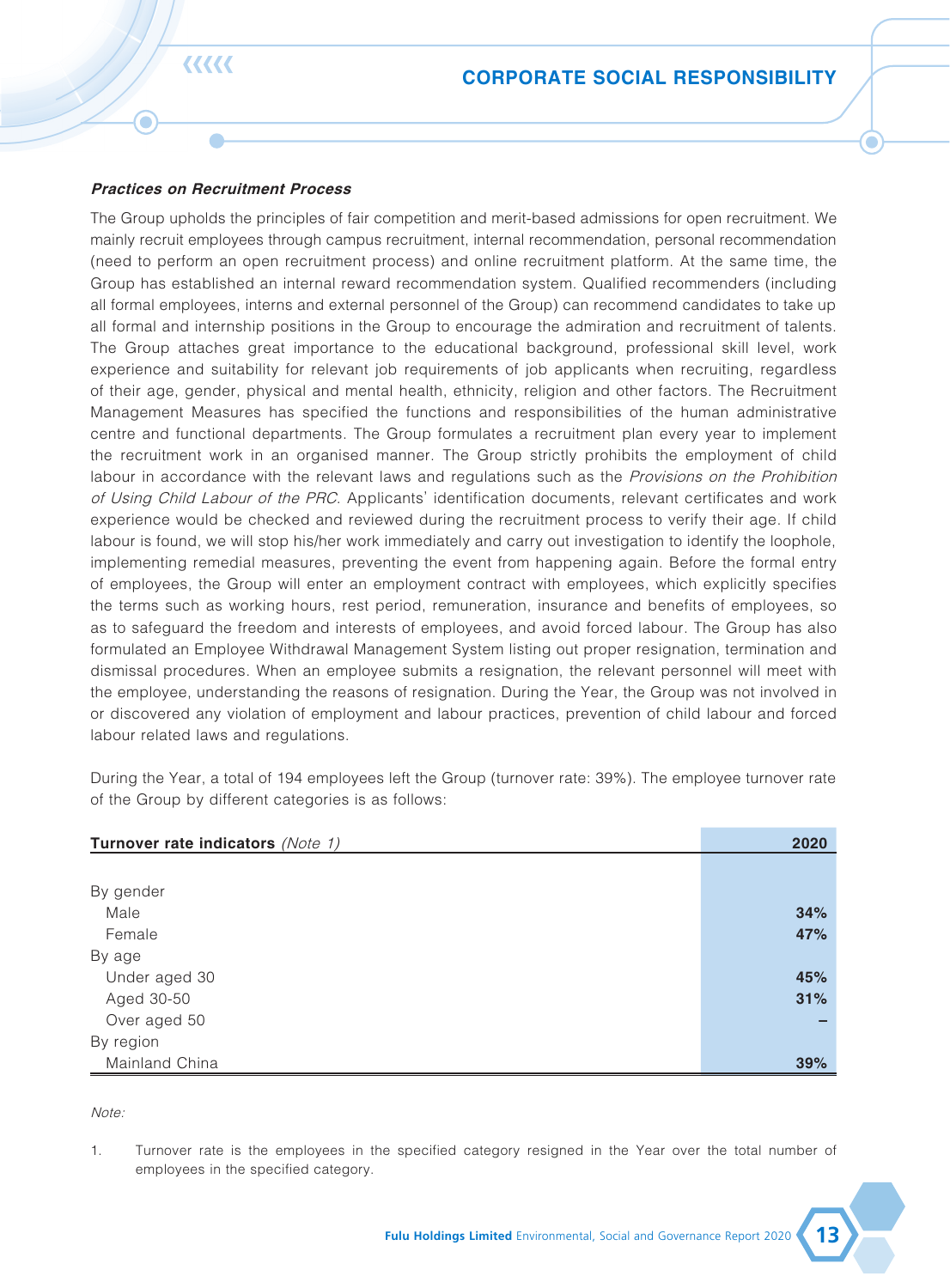#### **Practices on Recruitment Process**

रररर

The Group upholds the principles of fair competition and merit-based admissions for open recruitment. We mainly recruit employees through campus recruitment, internal recommendation, personal recommendation (need to perform an open recruitment process) and online recruitment platform. At the same time, the Group has established an internal reward recommendation system. Qualified recommenders (including all formal employees, interns and external personnel of the Group) can recommend candidates to take up all formal and internship positions in the Group to encourage the admiration and recruitment of talents. The Group attaches great importance to the educational background, professional skill level, work experience and suitability for relevant job requirements of job applicants when recruiting, regardless of their age, gender, physical and mental health, ethnicity, religion and other factors. The Recruitment Management Measures has specified the functions and responsibilities of the human administrative centre and functional departments. The Group formulates a recruitment plan every year to implement the recruitment work in an organised manner. The Group strictly prohibits the employment of child labour in accordance with the relevant laws and regulations such as the Provisions on the Prohibition of Using Child Labour of the PRC. Applicants' identification documents, relevant certificates and work experience would be checked and reviewed during the recruitment process to verify their age. If child labour is found, we will stop his/her work immediately and carry out investigation to identify the loophole, implementing remedial measures, preventing the event from happening again. Before the formal entry of employees, the Group will enter an employment contract with employees, which explicitly specifies the terms such as working hours, rest period, remuneration, insurance and benefits of employees, so as to safeguard the freedom and interests of employees, and avoid forced labour. The Group has also formulated an Employee Withdrawal Management System listing out proper resignation, termination and dismissal procedures. When an employee submits a resignation, the relevant personnel will meet with the employee, understanding the reasons of resignation. During the Year, the Group was not involved in or discovered any violation of employment and labour practices, prevention of child labour and forced labour related laws and regulations.

During the Year, a total of 194 employees left the Group (turnover rate: 39%). The employee turnover rate of the Group by different categories is as follows:

| Turnover rate indicators (Note 1) | 2020 |
|-----------------------------------|------|
|                                   |      |
| By gender                         |      |
| Male                              | 34%  |
| Female                            | 47%  |
| By age                            |      |
| Under aged 30                     | 45%  |
| Aged 30-50                        | 31%  |
| Over aged 50                      |      |
| By region                         |      |
| Mainland China                    | 39%  |

Note:

1. Turnover rate is the employees in the specified category resigned in the Year over the total number of employees in the specified category.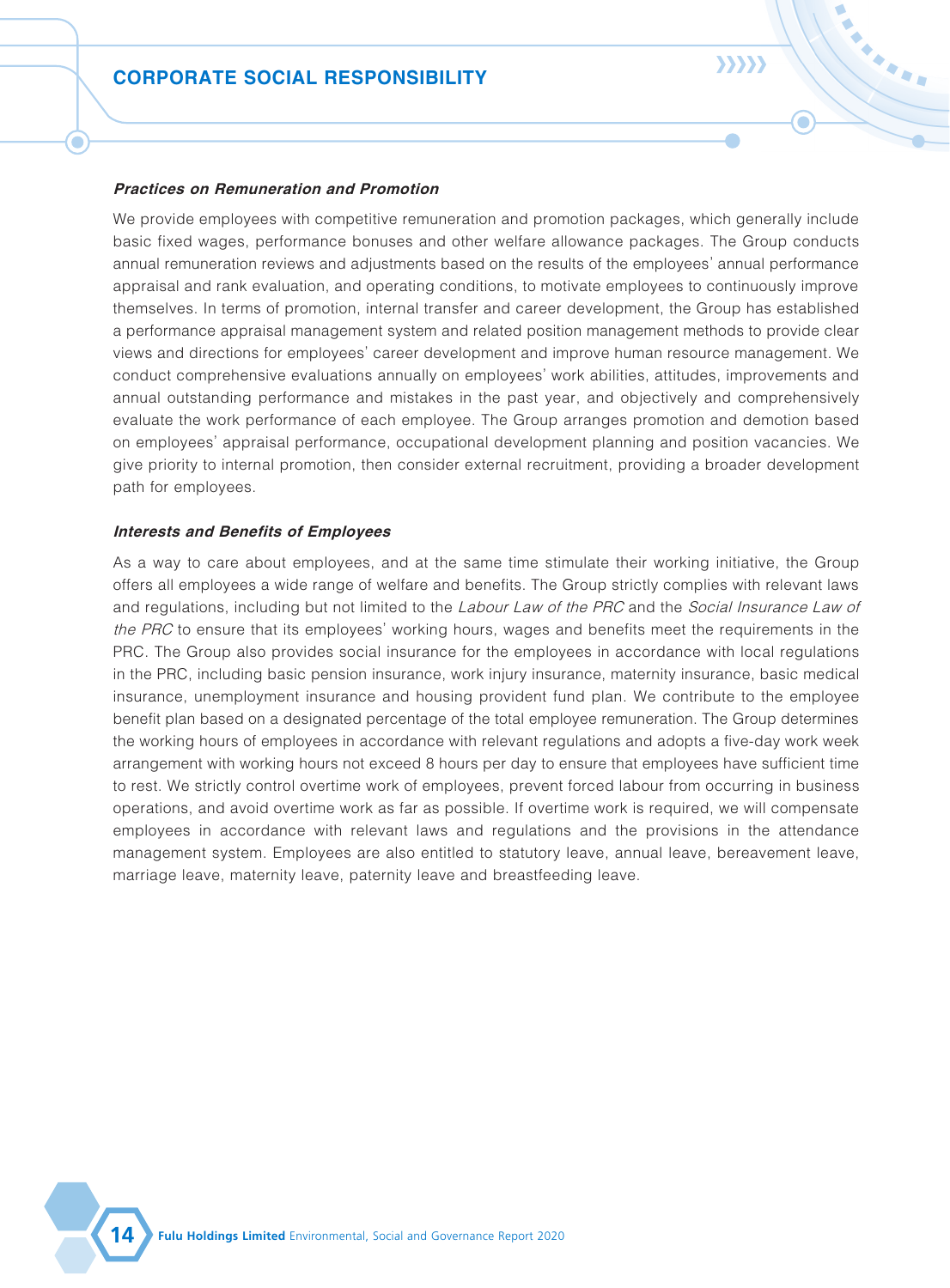#### **Practices on Remuneration and Promotion**

We provide employees with competitive remuneration and promotion packages, which generally include basic fixed wages, performance bonuses and other welfare allowance packages. The Group conducts annual remuneration reviews and adjustments based on the results of the employees' annual performance appraisal and rank evaluation, and operating conditions, to motivate employees to continuously improve themselves. In terms of promotion, internal transfer and career development, the Group has established a performance appraisal management system and related position management methods to provide clear views and directions for employees' career development and improve human resource management. We conduct comprehensive evaluations annually on employees' work abilities, attitudes, improvements and annual outstanding performance and mistakes in the past year, and objectively and comprehensively evaluate the work performance of each employee. The Group arranges promotion and demotion based on employees' appraisal performance, occupational development planning and position vacancies. We give priority to internal promotion, then consider external recruitment, providing a broader development path for employees.

 $\sum$ 

#### **Interests and Benefits of Employees**

As a way to care about employees, and at the same time stimulate their working initiative, the Group offers all employees a wide range of welfare and benefits. The Group strictly complies with relevant laws and regulations, including but not limited to the Labour Law of the PRC and the Social Insurance Law of the PRC to ensure that its employees' working hours, wages and benefits meet the requirements in the PRC. The Group also provides social insurance for the employees in accordance with local regulations in the PRC, including basic pension insurance, work injury insurance, maternity insurance, basic medical insurance, unemployment insurance and housing provident fund plan. We contribute to the employee benefit plan based on a designated percentage of the total employee remuneration. The Group determines the working hours of employees in accordance with relevant regulations and adopts a five-day work week arrangement with working hours not exceed 8 hours per day to ensure that employees have sufficient time to rest. We strictly control overtime work of employees, prevent forced labour from occurring in business operations, and avoid overtime work as far as possible. If overtime work is required, we will compensate employees in accordance with relevant laws and regulations and the provisions in the attendance management system. Employees are also entitled to statutory leave, annual leave, bereavement leave, marriage leave, maternity leave, paternity leave and breastfeeding leave.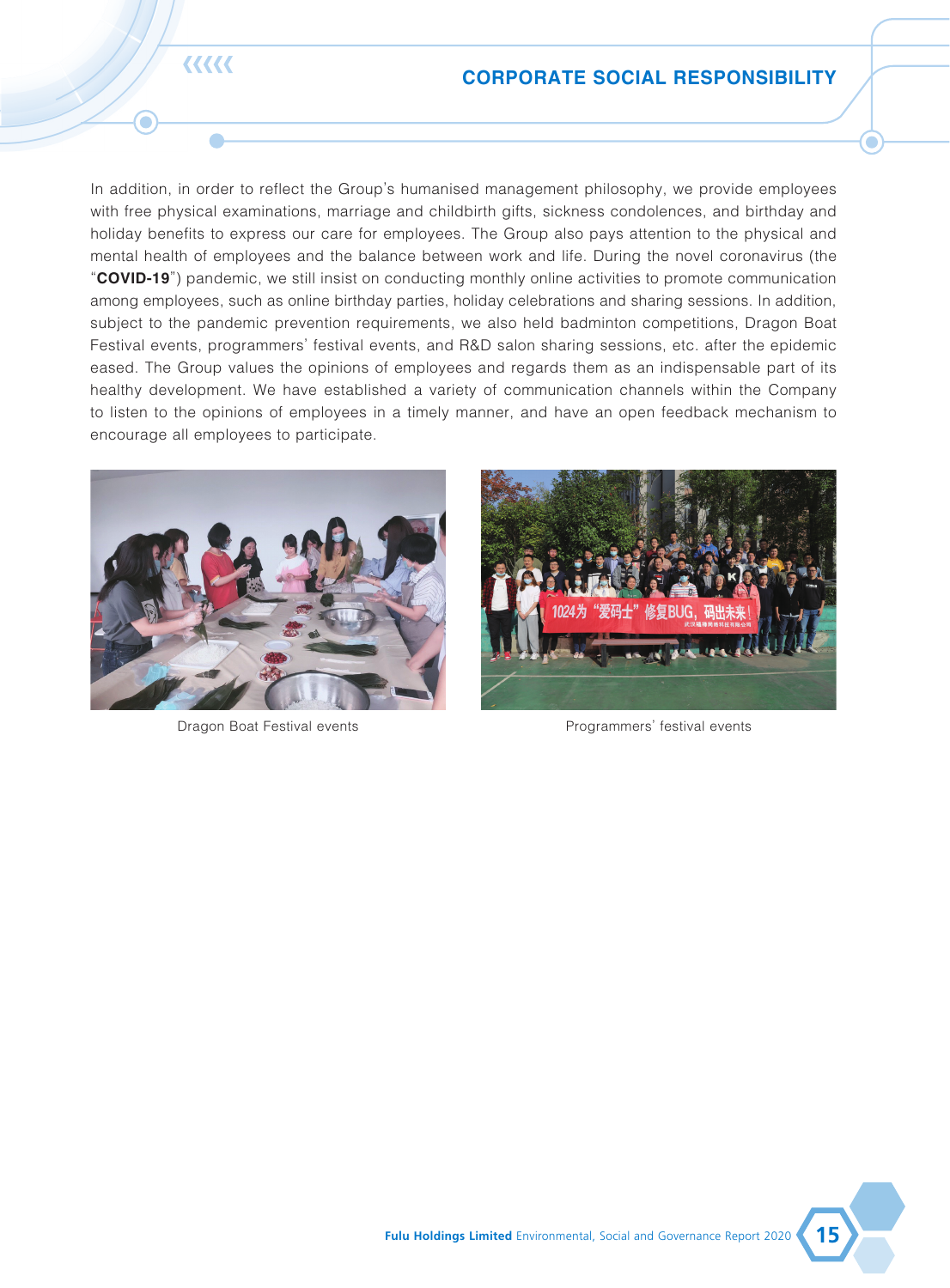### **CORPORATE SOCIAL RESPONSIBILITY**

**くくくくく** 

n

In addition, in order to reflect the Group's humanised management philosophy, we provide employees with free physical examinations, marriage and childbirth gifts, sickness condolences, and birthday and holiday benefits to express our care for employees. The Group also pays attention to the physical and mental health of employees and the balance between work and life. During the novel coronavirus (the "**COVID-19**") pandemic, we still insist on conducting monthly online activities to promote communication among employees, such as online birthday parties, holiday celebrations and sharing sessions. In addition, subject to the pandemic prevention requirements, we also held badminton competitions, Dragon Boat Festival events, programmers' festival events, and R&D salon sharing sessions, etc. after the epidemic eased. The Group values the opinions of employees and regards them as an indispensable part of its healthy development. We have established a variety of communication channels within the Company to listen to the opinions of employees in a timely manner, and have an open feedback mechanism to encourage all employees to participate.





Dragon Boat Festival events Programmers' festival events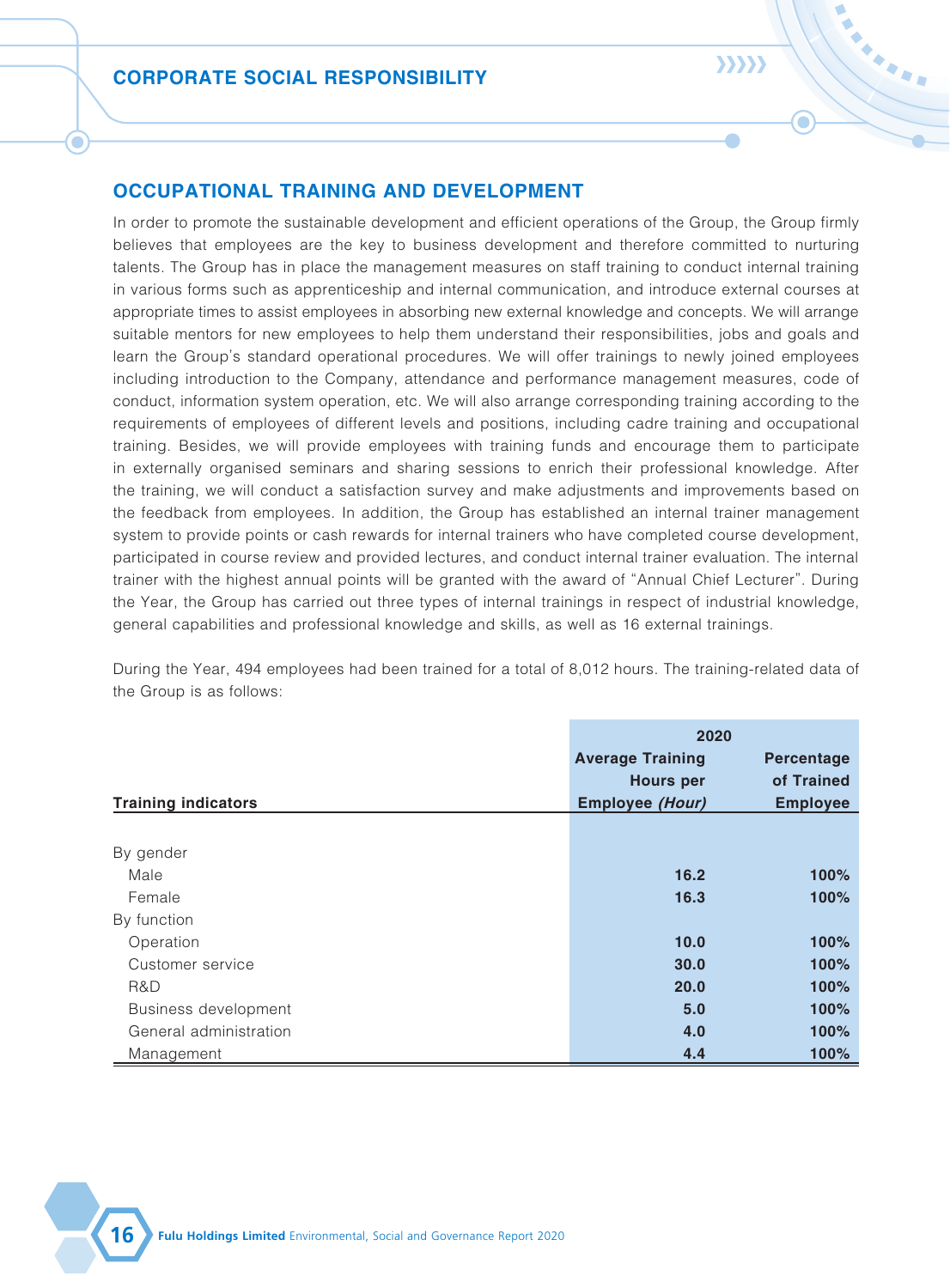### $\sum$

### **OCCUPATIONAL TRAINING AND DEVELOPMENT**

In order to promote the sustainable development and efficient operations of the Group, the Group firmly believes that employees are the key to business development and therefore committed to nurturing talents. The Group has in place the management measures on staff training to conduct internal training in various forms such as apprenticeship and internal communication, and introduce external courses at appropriate times to assist employees in absorbing new external knowledge and concepts. We will arrange suitable mentors for new employees to help them understand their responsibilities, jobs and goals and learn the Group's standard operational procedures. We will offer trainings to newly joined employees including introduction to the Company, attendance and performance management measures, code of conduct, information system operation, etc. We will also arrange corresponding training according to the requirements of employees of different levels and positions, including cadre training and occupational training. Besides, we will provide employees with training funds and encourage them to participate in externally organised seminars and sharing sessions to enrich their professional knowledge. After the training, we will conduct a satisfaction survey and make adjustments and improvements based on the feedback from employees. In addition, the Group has established an internal trainer management system to provide points or cash rewards for internal trainers who have completed course development, participated in course review and provided lectures, and conduct internal trainer evaluation. The internal trainer with the highest annual points will be granted with the award of "Annual Chief Lecturer". During the Year, the Group has carried out three types of internal trainings in respect of industrial knowledge, general capabilities and professional knowledge and skills, as well as 16 external trainings.

During the Year, 494 employees had been trained for a total of 8,012 hours. The training-related data of the Group is as follows:

|                            | 2020                    |                 |
|----------------------------|-------------------------|-----------------|
|                            | <b>Average Training</b> | Percentage      |
|                            | <b>Hours per</b>        | of Trained      |
| <b>Training indicators</b> | <b>Employee (Hour)</b>  | <b>Employee</b> |
|                            |                         |                 |
| By gender                  |                         |                 |
| Male                       | 16.2                    | 100%            |
| Female                     | 16.3                    | 100%            |
| By function                |                         |                 |
| Operation                  | 10.0                    | 100%            |
| Customer service           | 30.0                    | 100%            |
| R&D                        | 20.0                    | 100%            |
| Business development       | 5.0                     | 100%            |
| General administration     | 4.0                     | 100%            |
| Management                 | 4.4                     | 100%            |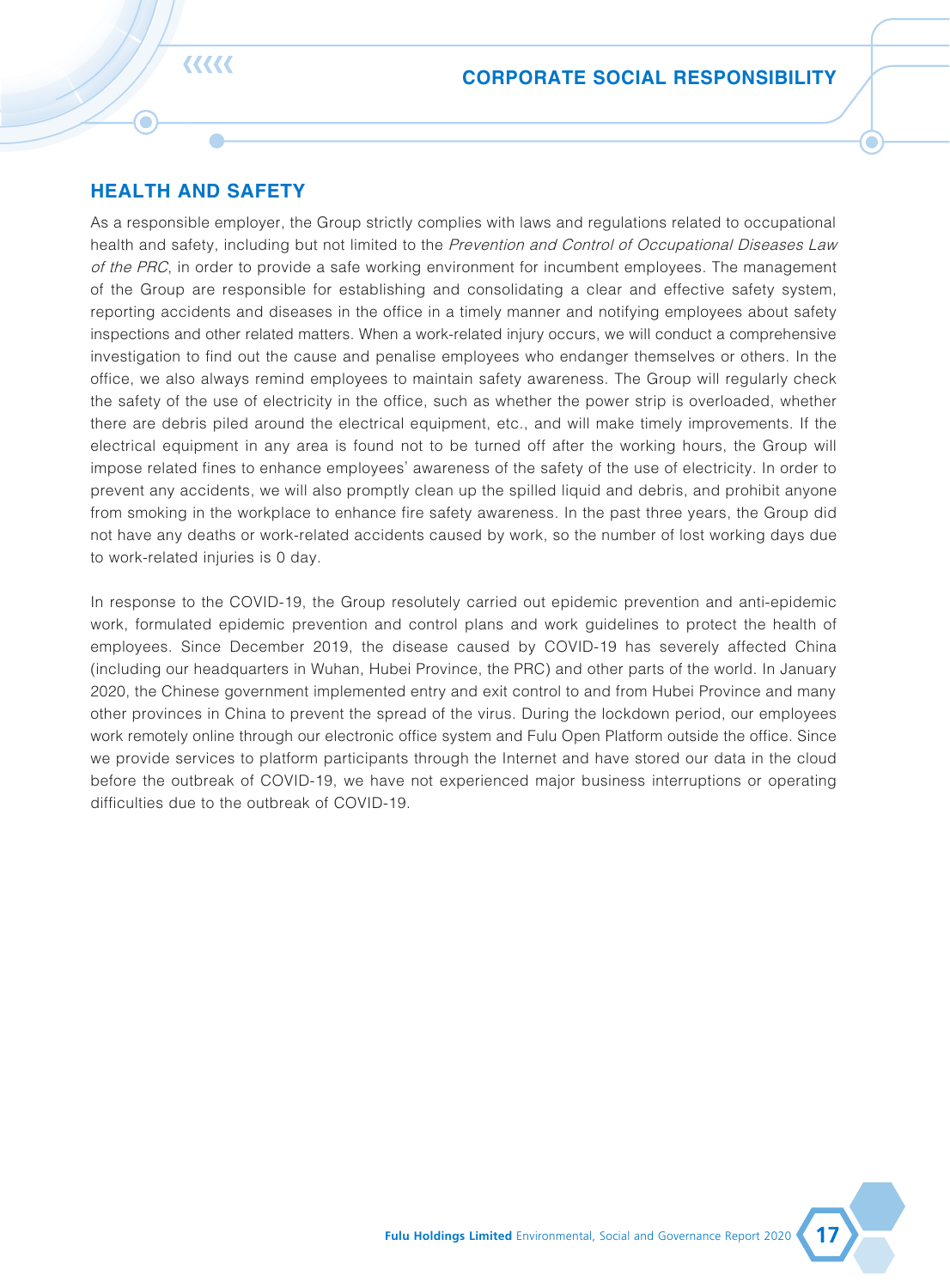# रररर

n

### **HEALTH AND SAFETY**

As a responsible employer, the Group strictly complies with laws and regulations related to occupational health and safety, including but not limited to the Prevention and Control of Occupational Diseases Law of the PRC, in order to provide a safe working environment for incumbent employees. The management of the Group are responsible for establishing and consolidating a clear and effective safety system, reporting accidents and diseases in the office in a timely manner and notifying employees about safety inspections and other related matters. When a work-related injury occurs, we will conduct a comprehensive investigation to find out the cause and penalise employees who endanger themselves or others. In the office, we also always remind employees to maintain safety awareness. The Group will regularly check the safety of the use of electricity in the office, such as whether the power strip is overloaded, whether there are debris piled around the electrical equipment, etc., and will make timely improvements. If the electrical equipment in any area is found not to be turned off after the working hours, the Group will impose related fines to enhance employees' awareness of the safety of the use of electricity. In order to prevent any accidents, we will also promptly clean up the spilled liquid and debris, and prohibit anyone from smoking in the workplace to enhance fire safety awareness. In the past three years, the Group did not have any deaths or work-related accidents caused by work, so the number of lost working days due to work-related injuries is 0 day.

In response to the COVID-19, the Group resolutely carried out epidemic prevention and anti-epidemic work, formulated epidemic prevention and control plans and work guidelines to protect the health of employees. Since December 2019, the disease caused by COVID-19 has severely affected China (including our headquarters in Wuhan, Hubei Province, the PRC) and other parts of the world. In January 2020, the Chinese government implemented entry and exit control to and from Hubei Province and many other provinces in China to prevent the spread of the virus. During the lockdown period, our employees work remotely online through our electronic office system and Fulu Open Platform outside the office. Since we provide services to platform participants through the Internet and have stored our data in the cloud before the outbreak of COVID-19, we have not experienced major business interruptions or operating difficulties due to the outbreak of COVID-19.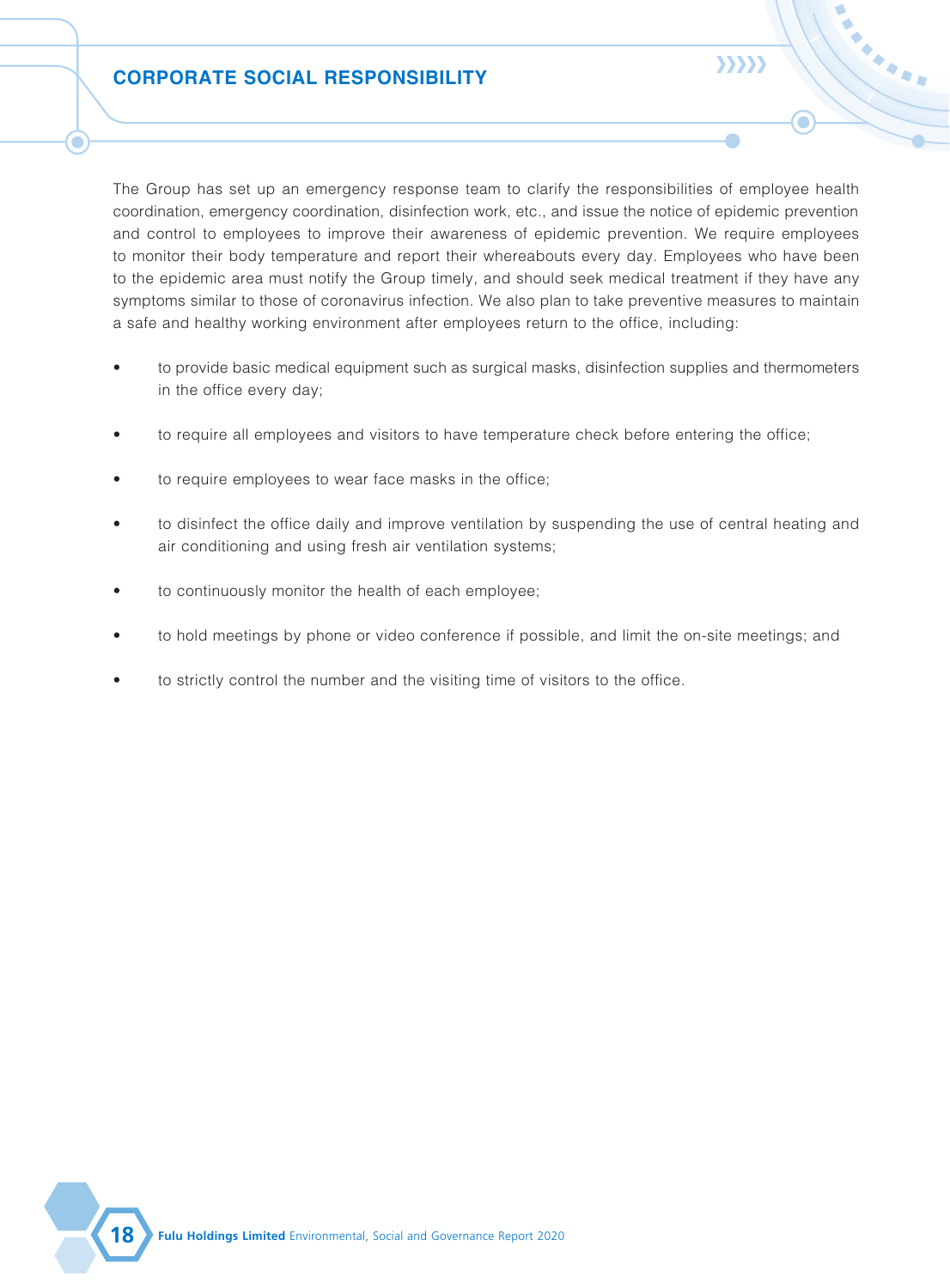The Group has set up an emergency response team to clarify the responsibilities of employee health coordination, emergency coordination, disinfection work, etc., and issue the notice of epidemic prevention and control to employees to improve their awareness of epidemic prevention. We require employees to monitor their body temperature and report their whereabouts every day. Employees who have been to the epidemic area must notify the Group timely, and should seek medical treatment if they have any symptoms similar to those of coronavirus infection. We also plan to take preventive measures to maintain a safe and healthy working environment after employees return to the office, including:

- to provide basic medical equipment such as surgical masks, disinfection supplies and thermometers in the office every day;
- to require all employees and visitors to have temperature check before entering the office;
- to require employees to wear face masks in the office:
- to disinfect the office daily and improve ventilation by suspending the use of central heating and air conditioning and using fresh air ventilation systems;
- to continuously monitor the health of each employee;
- to hold meetings by phone or video conference if possible, and limit the on-site meetings; and
- to strictly control the number and the visiting time of visitors to the office.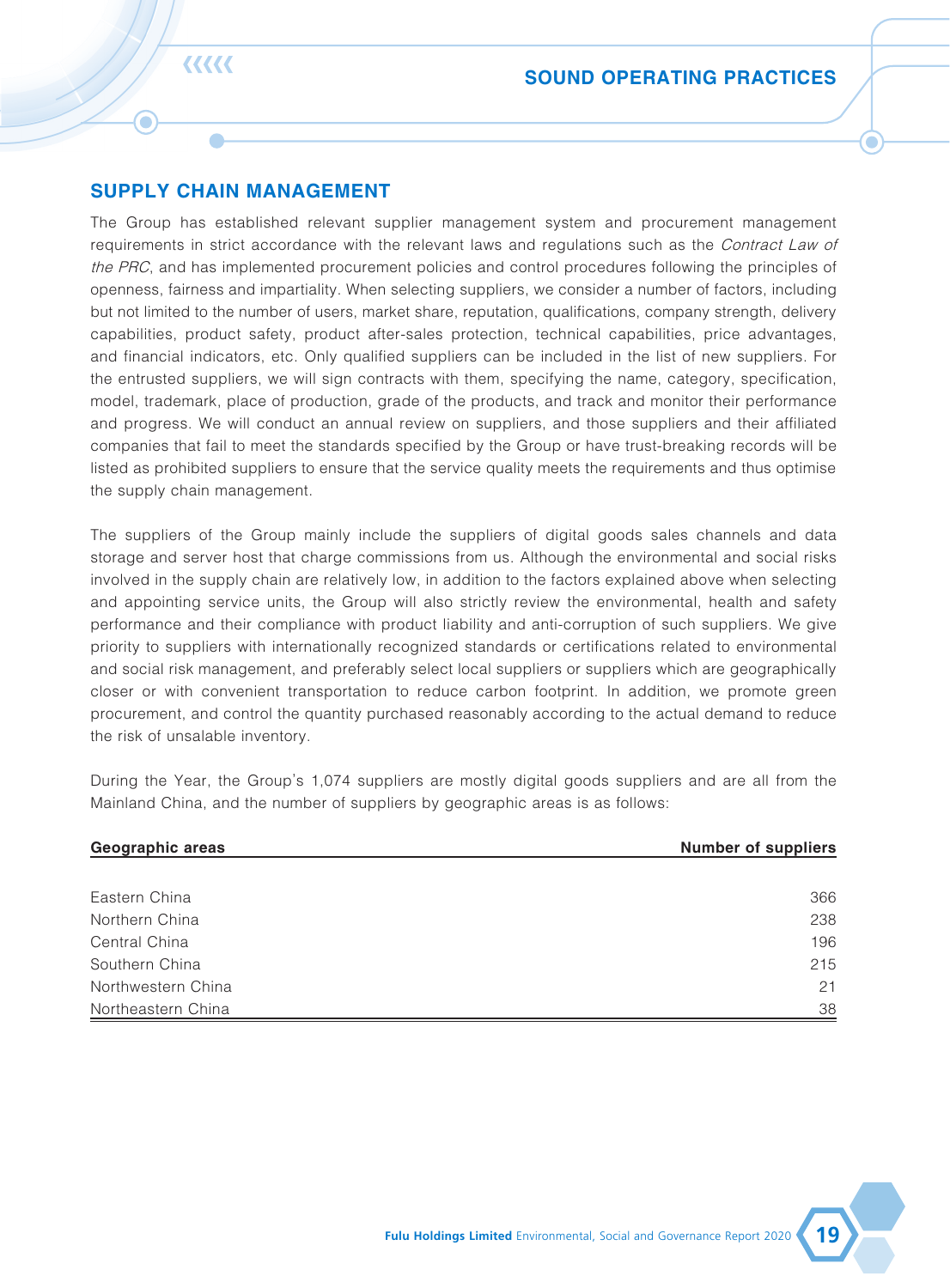### **SUPPLY CHAIN MANAGEMENT**

रररर

The Group has established relevant supplier management system and procurement management requirements in strict accordance with the relevant laws and regulations such as the Contract Law of the PRC, and has implemented procurement policies and control procedures following the principles of openness, fairness and impartiality. When selecting suppliers, we consider a number of factors, including but not limited to the number of users, market share, reputation, qualifications, company strength, delivery capabilities, product safety, product after-sales protection, technical capabilities, price advantages, and financial indicators, etc. Only qualified suppliers can be included in the list of new suppliers. For the entrusted suppliers, we will sign contracts with them, specifying the name, category, specification, model, trademark, place of production, grade of the products, and track and monitor their performance and progress. We will conduct an annual review on suppliers, and those suppliers and their affiliated companies that fail to meet the standards specified by the Group or have trust-breaking records will be listed as prohibited suppliers to ensure that the service quality meets the requirements and thus optimise the supply chain management.

The suppliers of the Group mainly include the suppliers of digital goods sales channels and data storage and server host that charge commissions from us. Although the environmental and social risks involved in the supply chain are relatively low, in addition to the factors explained above when selecting and appointing service units, the Group will also strictly review the environmental, health and safety performance and their compliance with product liability and anti-corruption of such suppliers. We give priority to suppliers with internationally recognized standards or certifications related to environmental and social risk management, and preferably select local suppliers or suppliers which are geographically closer or with convenient transportation to reduce carbon footprint. In addition, we promote green procurement, and control the quantity purchased reasonably according to the actual demand to reduce the risk of unsalable inventory.

During the Year, the Group's 1,074 suppliers are mostly digital goods suppliers and are all from the Mainland China, and the number of suppliers by geographic areas is as follows:

| Geographic areas   | <b>Number of suppliers</b> |
|--------------------|----------------------------|
|                    |                            |
| Eastern China      | 366                        |
| Northern China     | 238                        |
| Central China      | 196                        |
| Southern China     | 215                        |
| Northwestern China | 21                         |
| Northeastern China | 38                         |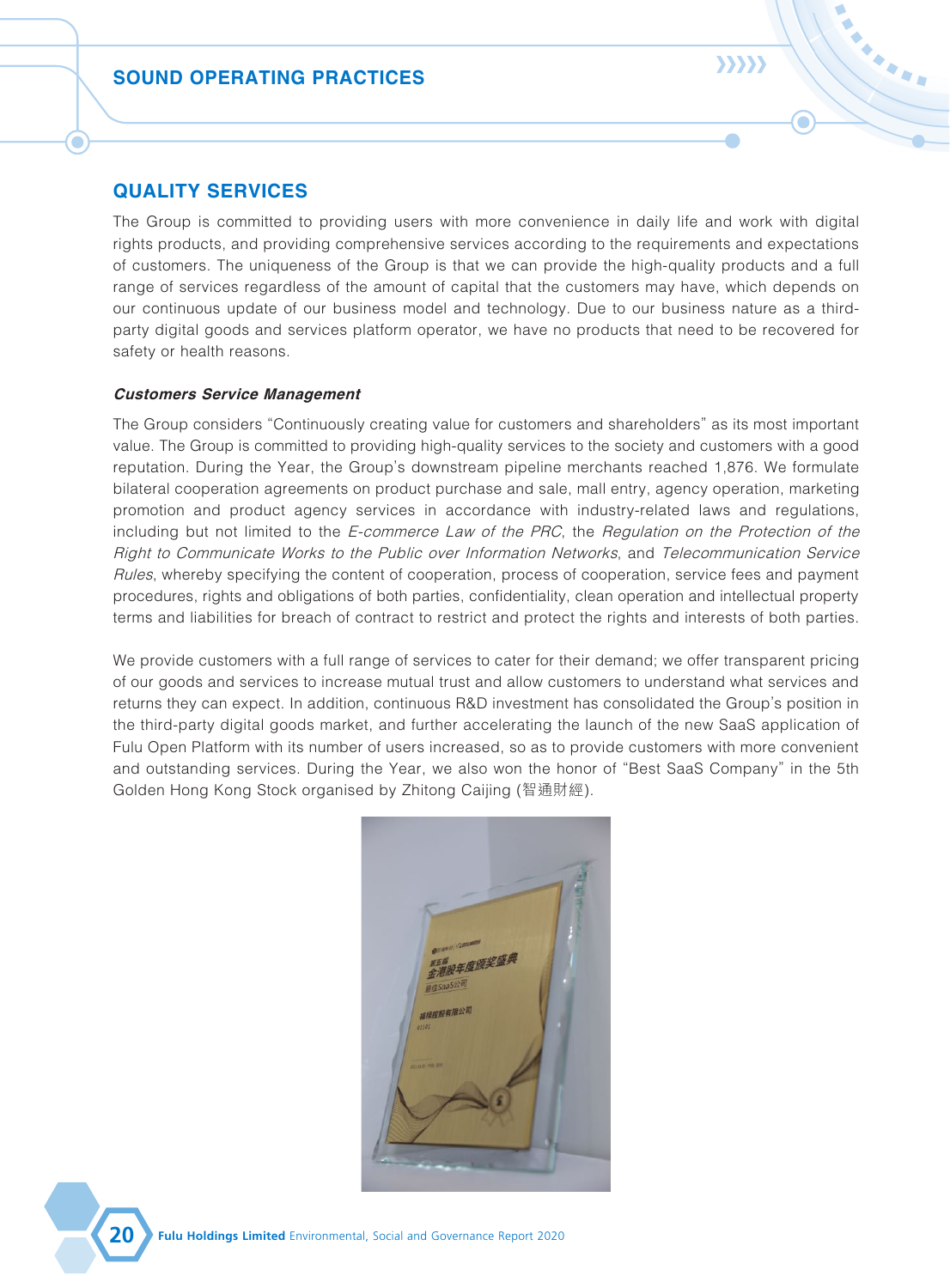### **QUALITY SERVICES**

The Group is committed to providing users with more convenience in daily life and work with digital rights products, and providing comprehensive services according to the requirements and expectations of customers. The uniqueness of the Group is that we can provide the high-quality products and a full range of services regardless of the amount of capital that the customers may have, which depends on our continuous update of our business model and technology. Due to our business nature as a thirdparty digital goods and services platform operator, we have no products that need to be recovered for safety or health reasons.

 $\sum$ 

#### **Customers Service Management**

The Group considers "Continuously creating value for customers and shareholders" as its most important value. The Group is committed to providing high-quality services to the society and customers with a good reputation. During the Year, the Group's downstream pipeline merchants reached 1,876. We formulate bilateral cooperation agreements on product purchase and sale, mall entry, agency operation, marketing promotion and product agency services in accordance with industry-related laws and regulations, including but not limited to the *E-commerce Law of the PRC*, the *Regulation on the Protection of the* Right to Communicate Works to the Public over Information Networks, and Telecommunication Service Rules, whereby specifying the content of cooperation, process of cooperation, service fees and payment procedures, rights and obligations of both parties, confidentiality, clean operation and intellectual property terms and liabilities for breach of contract to restrict and protect the rights and interests of both parties.

We provide customers with a full range of services to cater for their demand; we offer transparent pricing of our goods and services to increase mutual trust and allow customers to understand what services and returns they can expect. In addition, continuous R&D investment has consolidated the Group's position in the third-party digital goods market, and further accelerating the launch of the new SaaS application of Fulu Open Platform with its number of users increased, so as to provide customers with more convenient and outstanding services. During the Year, we also won the honor of "Best SaaS Company" in the 5th Golden Hong Kong Stock organised by Zhitong Caijing (智通財經).

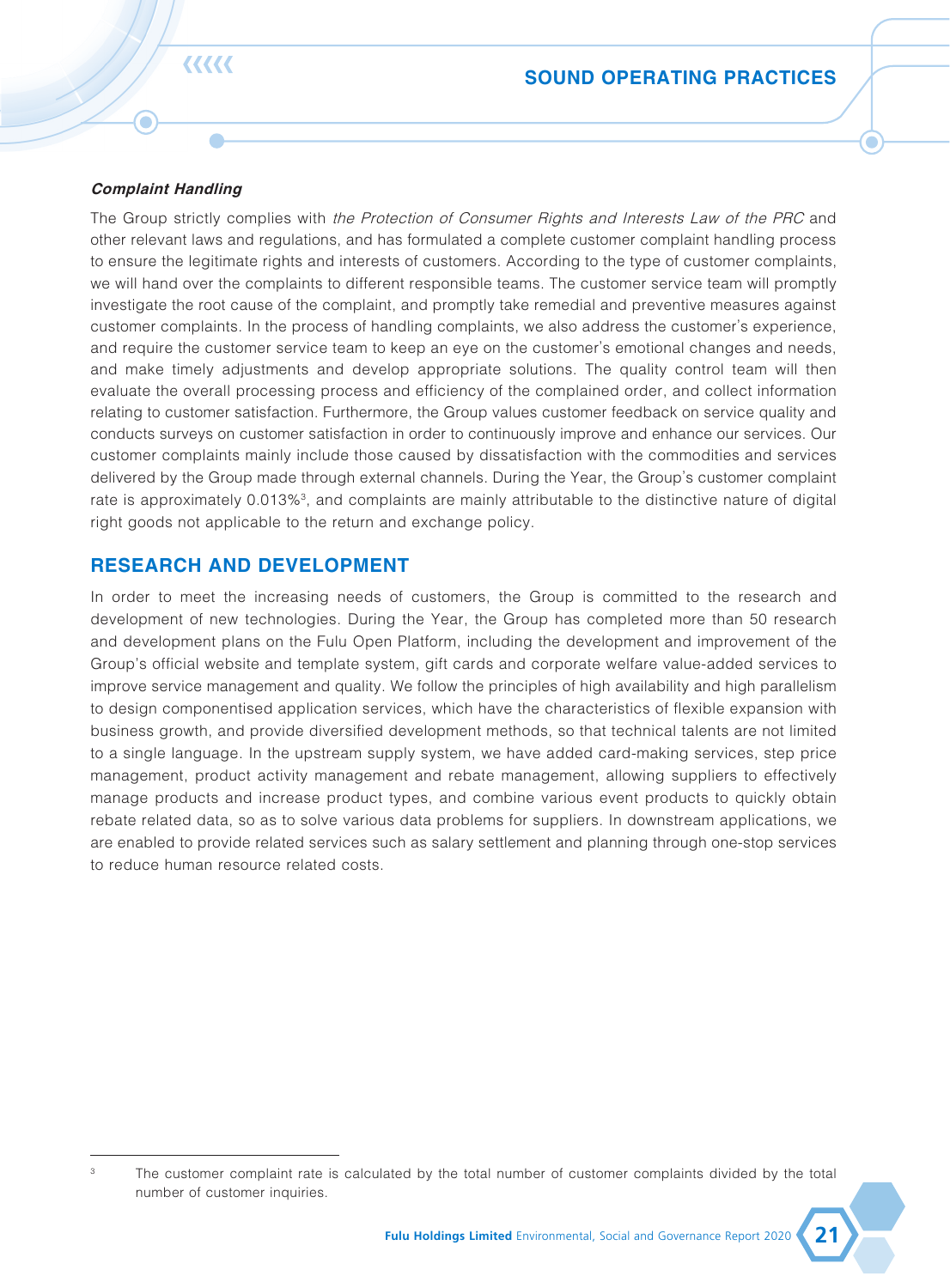रररर

### **SOUND OPERATING PRACTICES**

#### **Complaint Handling**

The Group strictly complies with the Protection of Consumer Rights and Interests Law of the PRC and other relevant laws and regulations, and has formulated a complete customer complaint handling process to ensure the legitimate rights and interests of customers. According to the type of customer complaints, we will hand over the complaints to different responsible teams. The customer service team will promptly investigate the root cause of the complaint, and promptly take remedial and preventive measures against customer complaints. In the process of handling complaints, we also address the customer's experience, and require the customer service team to keep an eye on the customer's emotional changes and needs, and make timely adjustments and develop appropriate solutions. The quality control team will then evaluate the overall processing process and efficiency of the complained order, and collect information relating to customer satisfaction. Furthermore, the Group values customer feedback on service quality and conducts surveys on customer satisfaction in order to continuously improve and enhance our services. Our customer complaints mainly include those caused by dissatisfaction with the commodities and services delivered by the Group made through external channels. During the Year, the Group's customer complaint rate is approximately 0.013%<sup>3</sup>, and complaints are mainly attributable to the distinctive nature of digital right goods not applicable to the return and exchange policy.

### **RESEARCH AND DEVELOPMENT**

In order to meet the increasing needs of customers, the Group is committed to the research and development of new technologies. During the Year, the Group has completed more than 50 research and development plans on the Fulu Open Platform, including the development and improvement of the Group's official website and template system, gift cards and corporate welfare value-added services to improve service management and quality. We follow the principles of high availability and high parallelism to design componentised application services, which have the characteristics of flexible expansion with business growth, and provide diversified development methods, so that technical talents are not limited to a single language. In the upstream supply system, we have added card-making services, step price management, product activity management and rebate management, allowing suppliers to effectively manage products and increase product types, and combine various event products to quickly obtain rebate related data, so as to solve various data problems for suppliers. In downstream applications, we are enabled to provide related services such as salary settlement and planning through one-stop services to reduce human resource related costs.

The customer complaint rate is calculated by the total number of customer complaints divided by the total number of customer inquiries.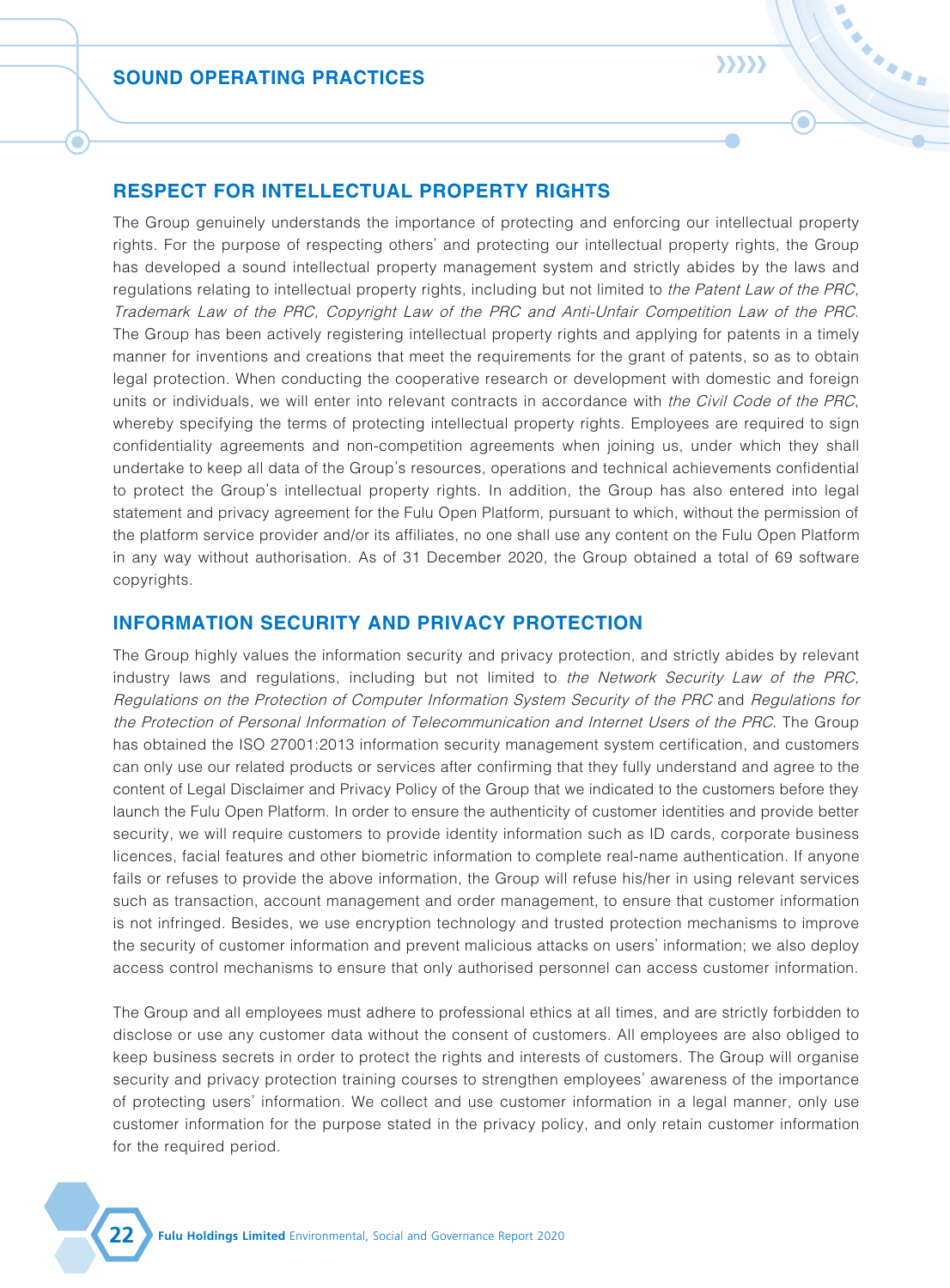## $\sum$

 $\bullet$ 

### **RESPECT FOR INTELLECTUAL PROPERTY RIGHTS**

The Group genuinely understands the importance of protecting and enforcing our intellectual property rights. For the purpose of respecting others' and protecting our intellectual property rights, the Group has developed a sound intellectual property management system and strictly abides by the laws and regulations relating to intellectual property rights, including but not limited to the Patent Law of the PRC, Trademark Law of the PRC, Copyright Law of the PRC and Anti-Unfair Competition Law of the PRC. The Group has been actively registering intellectual property rights and applying for patents in a timely manner for inventions and creations that meet the requirements for the grant of patents, so as to obtain legal protection. When conducting the cooperative research or development with domestic and foreign units or individuals, we will enter into relevant contracts in accordance with the Civil Code of the PRC, whereby specifying the terms of protecting intellectual property rights. Employees are required to sign confidentiality agreements and non-competition agreements when joining us, under which they shall undertake to keep all data of the Group's resources, operations and technical achievements confidential to protect the Group's intellectual property rights. In addition, the Group has also entered into legal statement and privacy agreement for the Fulu Open Platform, pursuant to which, without the permission of the platform service provider and/or its affiliates, no one shall use any content on the Fulu Open Platform in any way without authorisation. As of 31 December 2020, the Group obtained a total of 69 software copyrights.

### **INFORMATION SECURITY AND PRIVACY PROTECTION**

The Group highly values the information security and privacy protection, and strictly abides by relevant industry laws and regulations, including but not limited to the Network Security Law of the PRC, Regulations on the Protection of Computer Information System Security of the PRC and Regulations for the Protection of Personal Information of Telecommunication and Internet Users of the PRC. The Group has obtained the ISO 27001:2013 information security management system certification, and customers can only use our related products or services after confirming that they fully understand and agree to the content of Legal Disclaimer and Privacy Policy of the Group that we indicated to the customers before they launch the Fulu Open Platform. In order to ensure the authenticity of customer identities and provide better security, we will require customers to provide identity information such as ID cards, corporate business licences, facial features and other biometric information to complete real-name authentication. If anyone fails or refuses to provide the above information, the Group will refuse his/her in using relevant services such as transaction, account management and order management, to ensure that customer information is not infringed. Besides, we use encryption technology and trusted protection mechanisms to improve the security of customer information and prevent malicious attacks on users' information; we also deploy access control mechanisms to ensure that only authorised personnel can access customer information.

The Group and all employees must adhere to professional ethics at all times, and are strictly forbidden to disclose or use any customer data without the consent of customers. All employees are also obliged to keep business secrets in order to protect the rights and interests of customers. The Group will organise security and privacy protection training courses to strengthen employees' awareness of the importance of protecting users' information. We collect and use customer information in a legal manner, only use customer information for the purpose stated in the privacy policy, and only retain customer information for the required period.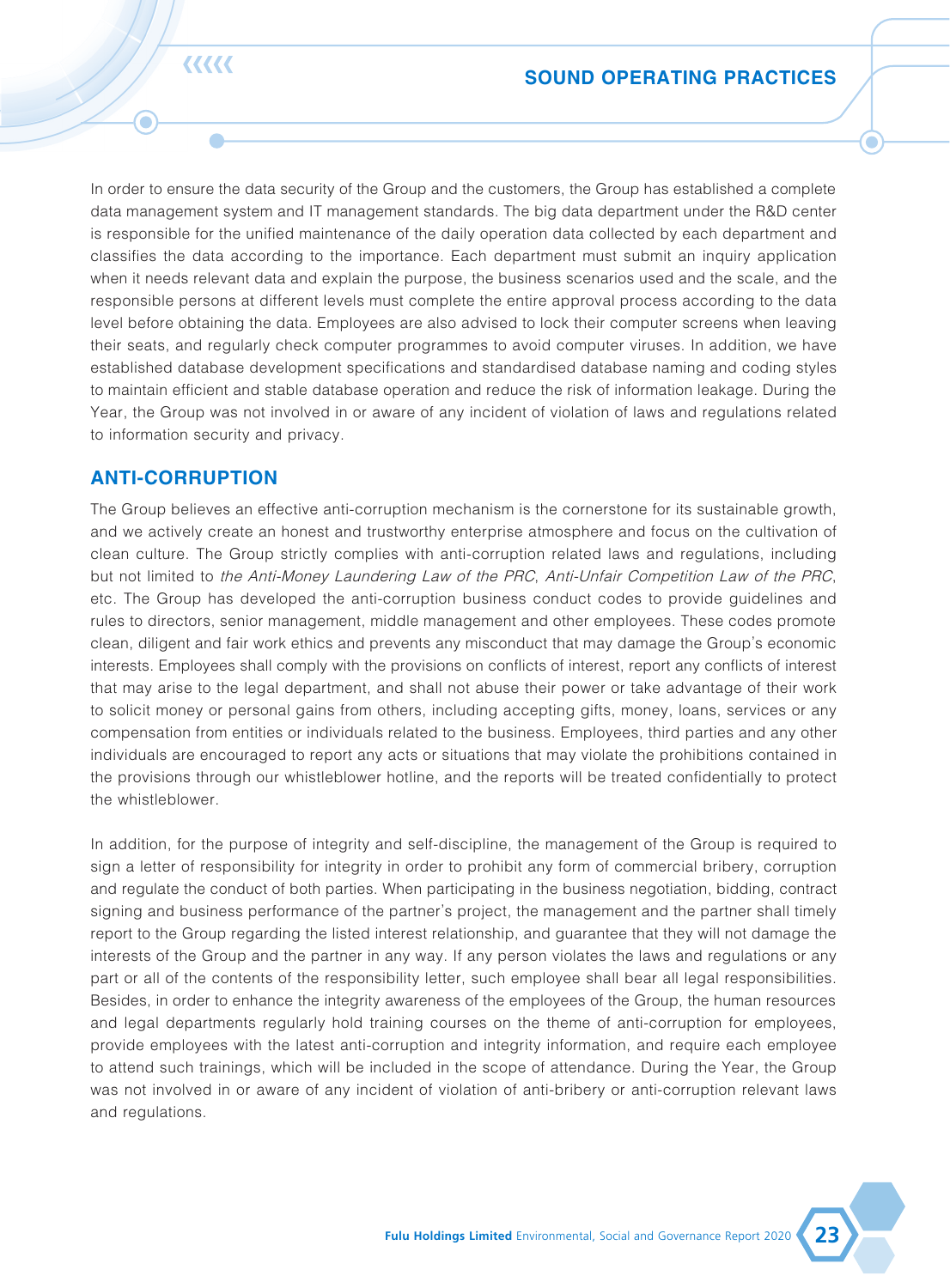**EEEEE** 

۰

In order to ensure the data security of the Group and the customers, the Group has established a complete data management system and IT management standards. The big data department under the R&D center is responsible for the unified maintenance of the daily operation data collected by each department and classifies the data according to the importance. Each department must submit an inquiry application when it needs relevant data and explain the purpose, the business scenarios used and the scale, and the responsible persons at different levels must complete the entire approval process according to the data level before obtaining the data. Employees are also advised to lock their computer screens when leaving their seats, and regularly check computer programmes to avoid computer viruses. In addition, we have established database development specifications and standardised database naming and coding styles to maintain efficient and stable database operation and reduce the risk of information leakage. During the Year, the Group was not involved in or aware of any incident of violation of laws and regulations related to information security and privacy.

### **ANTI-CORRUPTION**

The Group believes an effective anti-corruption mechanism is the cornerstone for its sustainable growth, and we actively create an honest and trustworthy enterprise atmosphere and focus on the cultivation of clean culture. The Group strictly complies with anti-corruption related laws and regulations, including but not limited to the Anti-Money Laundering Law of the PRC, Anti-Unfair Competition Law of the PRC, etc. The Group has developed the anti-corruption business conduct codes to provide guidelines and rules to directors, senior management, middle management and other employees. These codes promote clean, diligent and fair work ethics and prevents any misconduct that may damage the Group's economic interests. Employees shall comply with the provisions on conflicts of interest, report any conflicts of interest that may arise to the legal department, and shall not abuse their power or take advantage of their work to solicit money or personal gains from others, including accepting gifts, money, loans, services or any compensation from entities or individuals related to the business. Employees, third parties and any other individuals are encouraged to report any acts or situations that may violate the prohibitions contained in the provisions through our whistleblower hotline, and the reports will be treated confidentially to protect the whistleblower.

In addition, for the purpose of integrity and self-discipline, the management of the Group is required to sign a letter of responsibility for integrity in order to prohibit any form of commercial bribery, corruption and regulate the conduct of both parties. When participating in the business negotiation, bidding, contract signing and business performance of the partner's project, the management and the partner shall timely report to the Group regarding the listed interest relationship, and guarantee that they will not damage the interests of the Group and the partner in any way. If any person violates the laws and regulations or any part or all of the contents of the responsibility letter, such employee shall bear all legal responsibilities. Besides, in order to enhance the integrity awareness of the employees of the Group, the human resources and legal departments regularly hold training courses on the theme of anti-corruption for employees, provide employees with the latest anti-corruption and integrity information, and require each employee to attend such trainings, which will be included in the scope of attendance. During the Year, the Group was not involved in or aware of any incident of violation of anti-bribery or anti-corruption relevant laws and regulations.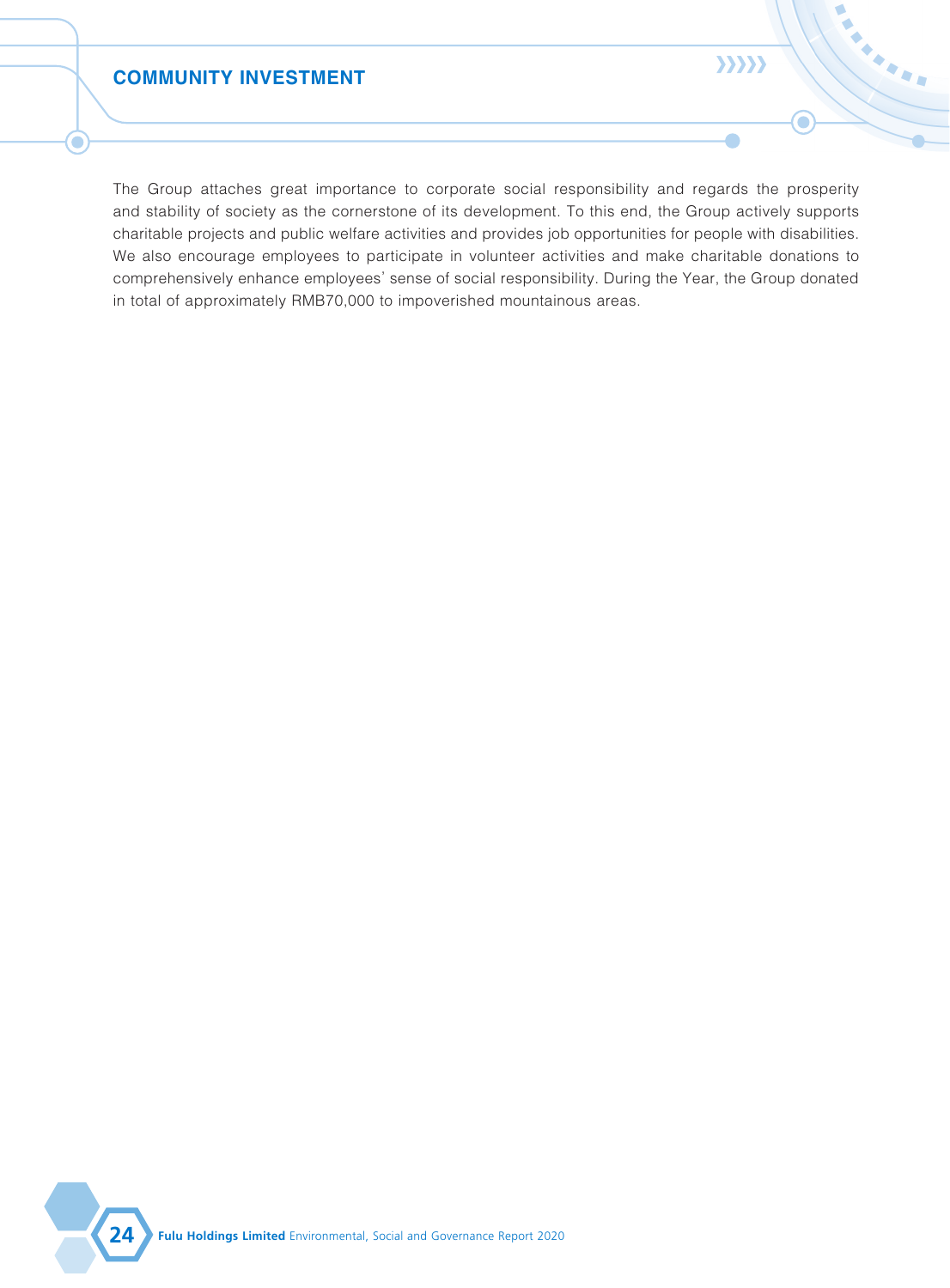### **COMMUNITY INVESTMENT**

Г

 $\langle \rangle \rangle \rangle$ 

 $\bigcirc$ 

HARA

The Group attaches great importance to corporate social responsibility and regards the prosperity and stability of society as the cornerstone of its development. To this end, the Group actively supports charitable projects and public welfare activities and provides job opportunities for people with disabilities. We also encourage employees to participate in volunteer activities and make charitable donations to comprehensively enhance employees' sense of social responsibility. During the Year, the Group donated in total of approximately RMB70,000 to impoverished mountainous areas.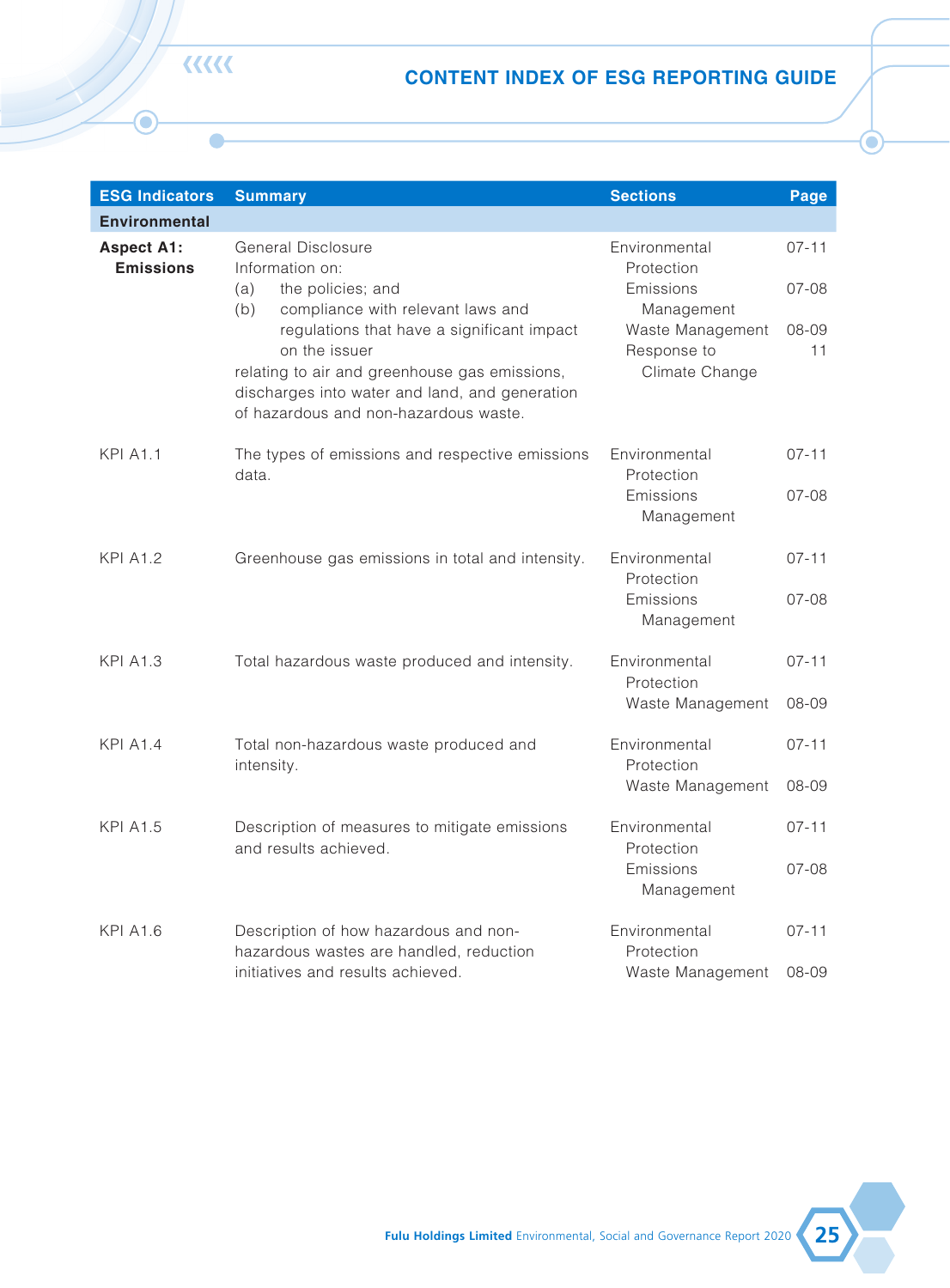٦

| <b>ESG Indicators</b>                 | <b>Summary</b>                                                                                                                                                                                                                                                                                                           | <b>Sections</b>                                                                                             | Page                                |
|---------------------------------------|--------------------------------------------------------------------------------------------------------------------------------------------------------------------------------------------------------------------------------------------------------------------------------------------------------------------------|-------------------------------------------------------------------------------------------------------------|-------------------------------------|
| <b>Environmental</b>                  |                                                                                                                                                                                                                                                                                                                          |                                                                                                             |                                     |
| <b>Aspect A1:</b><br><b>Emissions</b> | General Disclosure<br>Information on:<br>the policies; and<br>(a)<br>(b)<br>compliance with relevant laws and<br>regulations that have a significant impact<br>on the issuer<br>relating to air and greenhouse gas emissions,<br>discharges into water and land, and generation<br>of hazardous and non-hazardous waste. | Environmental<br>Protection<br>Emissions<br>Management<br>Waste Management<br>Response to<br>Climate Change | $07 - 11$<br>$07-08$<br>08-09<br>11 |
| <b>KPI A1.1</b>                       | The types of emissions and respective emissions<br>data.                                                                                                                                                                                                                                                                 | Environmental<br>Protection<br>Emissions<br>Management                                                      | $07 - 11$<br>07-08                  |
| <b>KPI A1.2</b>                       | Greenhouse gas emissions in total and intensity.                                                                                                                                                                                                                                                                         | Environmental<br>Protection<br>Emissions<br>Management                                                      | $07 - 11$<br>07-08                  |
| <b>KPI A1.3</b>                       | Total hazardous waste produced and intensity.                                                                                                                                                                                                                                                                            | Environmental<br>Protection<br>Waste Management                                                             | $07 - 11$<br>08-09                  |
| <b>KPI A1.4</b>                       | Total non-hazardous waste produced and<br>intensity.                                                                                                                                                                                                                                                                     | Environmental<br>Protection<br>Waste Management                                                             | $07 - 11$<br>08-09                  |
| <b>KPI A1.5</b>                       | Description of measures to mitigate emissions<br>and results achieved.                                                                                                                                                                                                                                                   | Environmental<br>Protection<br>Emissions<br>Management                                                      | $07 - 11$<br>07-08                  |
| <b>KPI A1.6</b>                       | Description of how hazardous and non-<br>hazardous wastes are handled, reduction<br>initiatives and results achieved.                                                                                                                                                                                                    | Environmental<br>Protection<br>Waste Management                                                             | $07 - 11$<br>08-09                  |

**KKK**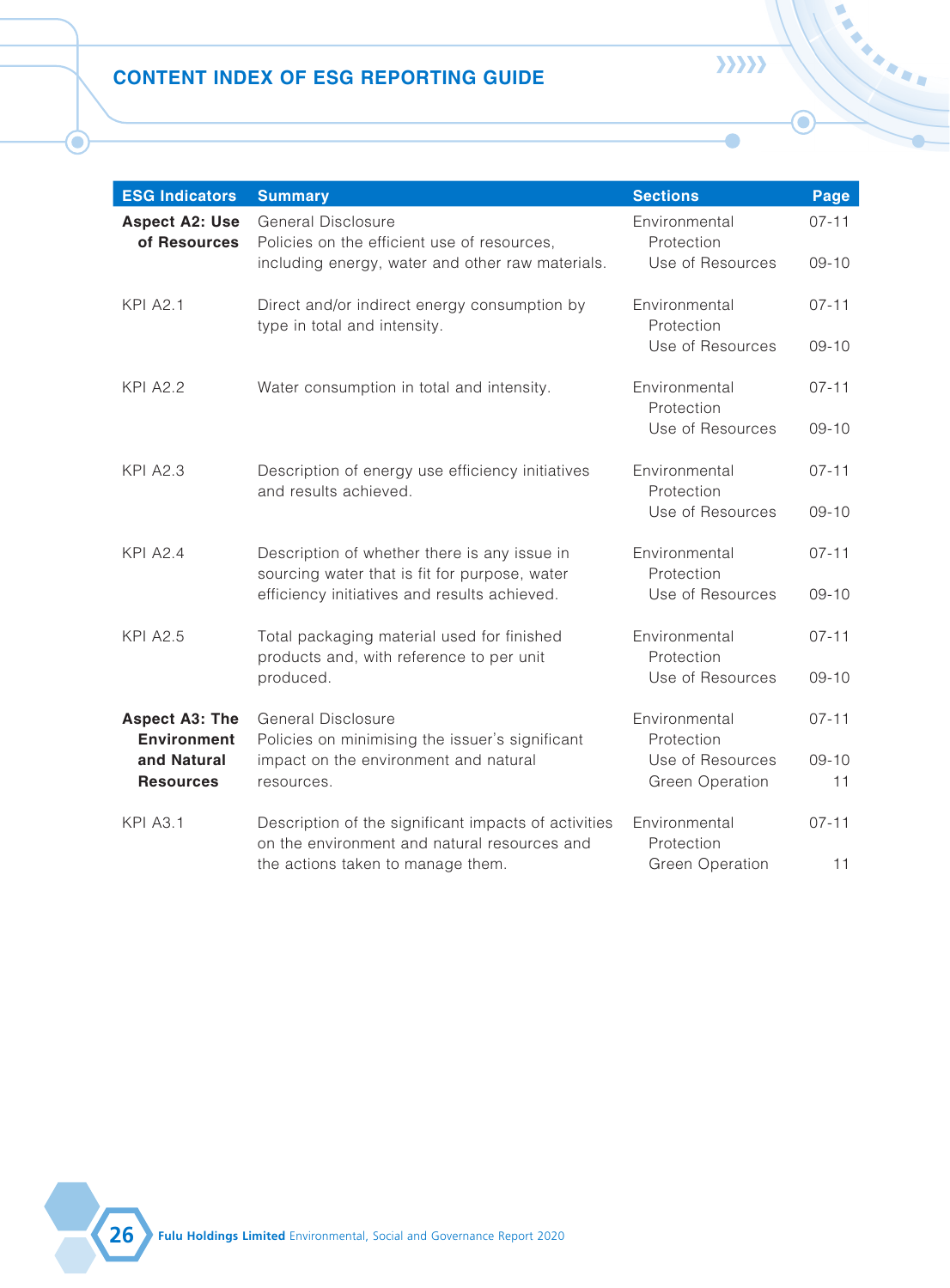O

 $\overline{\phantom{a}}$ 

| <b>ESG Indicators</b>                       | <b>Summary</b>                                                                                       | <b>Sections</b>                     | Page            |
|---------------------------------------------|------------------------------------------------------------------------------------------------------|-------------------------------------|-----------------|
| <b>Aspect A2: Use</b><br>of Resources       | General Disclosure<br>Policies on the efficient use of resources,                                    | Environmental<br>Protection         | $07 - 11$       |
|                                             | including energy, water and other raw materials.                                                     | Use of Resources                    | $09 - 10$       |
| <b>KPI A2.1</b>                             | Direct and/or indirect energy consumption by<br>type in total and intensity.                         | Environmental<br>Protection         | $07 - 11$       |
|                                             |                                                                                                      | Use of Resources                    | $09 - 10$       |
| <b>KPI A2.2</b>                             | Water consumption in total and intensity.                                                            | Environmental<br>Protection         | $07 - 11$       |
|                                             |                                                                                                      | Use of Resources                    | $09 - 10$       |
| <b>KPI A2.3</b>                             | Description of energy use efficiency initiatives<br>and results achieved.                            | Environmental<br>Protection         | $07 - 11$       |
|                                             |                                                                                                      | Use of Resources                    | $09 - 10$       |
| <b>KPI A2.4</b>                             | Description of whether there is any issue in<br>sourcing water that is fit for purpose, water        | Environmental<br>Protection         | $07 - 11$       |
|                                             | efficiency initiatives and results achieved.                                                         | Use of Resources                    | $09 - 10$       |
| <b>KPI A2.5</b>                             | Total packaging material used for finished<br>products and, with reference to per unit               | Environmental<br>Protection         | $07 - 11$       |
|                                             | produced.                                                                                            | Use of Resources                    | $09 - 10$       |
| <b>Aspect A3: The</b><br><b>Environment</b> | <b>General Disclosure</b><br>Policies on minimising the issuer's significant                         | Environmental<br>Protection         | $07 - 11$       |
| and Natural<br><b>Resources</b>             | impact on the environment and natural<br>resources.                                                  | Use of Resources<br>Green Operation | $09 - 10$<br>11 |
|                                             |                                                                                                      |                                     |                 |
| <b>KPI A3.1</b>                             | Description of the significant impacts of activities<br>on the environment and natural resources and | Environmental<br>Protection         | $07 - 11$       |
|                                             | the actions taken to manage them.                                                                    | Green Operation                     | 11              |

 $\rangle\rangle\rangle\rangle$ 

 $\bullet$ 

 $\mathbf{\Theta}$ 

**26 Fulu Holdings Limited** Environmental, Social and Governance Report 2020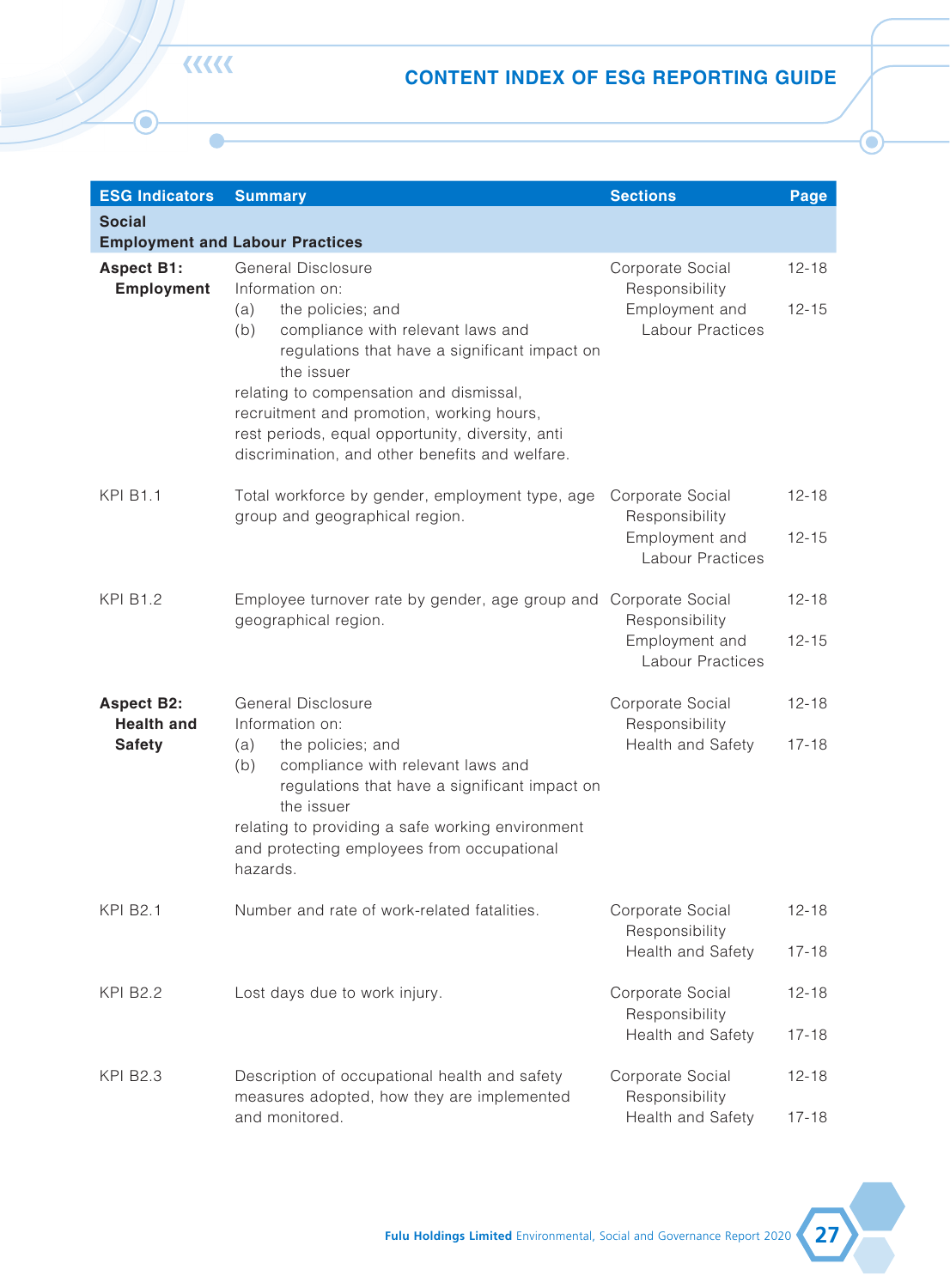| <b>ESG Indicators</b>                                   | <b>Summary</b>                                                                                                                                                                                                                                                                                                                                                                     | <b>Sections</b>                                                          | Page                   |
|---------------------------------------------------------|------------------------------------------------------------------------------------------------------------------------------------------------------------------------------------------------------------------------------------------------------------------------------------------------------------------------------------------------------------------------------------|--------------------------------------------------------------------------|------------------------|
| <b>Social</b>                                           |                                                                                                                                                                                                                                                                                                                                                                                    |                                                                          |                        |
|                                                         | <b>Employment and Labour Practices</b>                                                                                                                                                                                                                                                                                                                                             |                                                                          |                        |
| <b>Aspect B1:</b><br><b>Employment</b>                  | <b>General Disclosure</b><br>Information on:<br>the policies; and<br>(a)<br>(b)<br>compliance with relevant laws and<br>regulations that have a significant impact on<br>the issuer<br>relating to compensation and dismissal,<br>recruitment and promotion, working hours,<br>rest periods, equal opportunity, diversity, anti<br>discrimination, and other benefits and welfare. | Corporate Social<br>Responsibility<br>Employment and<br>Labour Practices | $12 - 18$<br>$12 - 15$ |
| <b>KPI B1.1</b>                                         | Total workforce by gender, employment type, age<br>group and geographical region.                                                                                                                                                                                                                                                                                                  | Corporate Social<br>Responsibility<br>Employment and<br>Labour Practices | $12 - 18$<br>$12 - 15$ |
| <b>KPI B1.2</b>                                         | Employee turnover rate by gender, age group and<br>geographical region.                                                                                                                                                                                                                                                                                                            | Corporate Social<br>Responsibility<br>Employment and<br>Labour Practices | $12 - 18$<br>$12 - 15$ |
| <b>Aspect B2:</b><br><b>Health and</b><br><b>Safety</b> | General Disclosure<br>Information on:<br>the policies; and<br>(a)<br>(b)<br>compliance with relevant laws and<br>regulations that have a significant impact on<br>the issuer<br>relating to providing a safe working environment<br>and protecting employees from occupational<br>hazards.                                                                                         | Corporate Social<br>Responsibility<br>Health and Safety                  | $12 - 18$<br>$17 - 18$ |
| <b>KPI B2.1</b>                                         | Number and rate of work-related fatalities.                                                                                                                                                                                                                                                                                                                                        | Corporate Social<br>Responsibility<br>Health and Safety                  | $12 - 18$<br>$17 - 18$ |
| <b>KPI B2.2</b>                                         | Lost days due to work injury.                                                                                                                                                                                                                                                                                                                                                      | Corporate Social<br>Responsibility<br>Health and Safety                  | $12 - 18$<br>$17 - 18$ |
| <b>KPI B2.3</b>                                         | Description of occupational health and safety<br>measures adopted, how they are implemented<br>and monitored.                                                                                                                                                                                                                                                                      | Corporate Social<br>Responsibility<br>Health and Safety                  | $12 - 18$<br>$17 - 18$ |

**KKK** 

6

C

**Fulu Holdings Limited** Environmental, Social and Governance Report 2020 **27**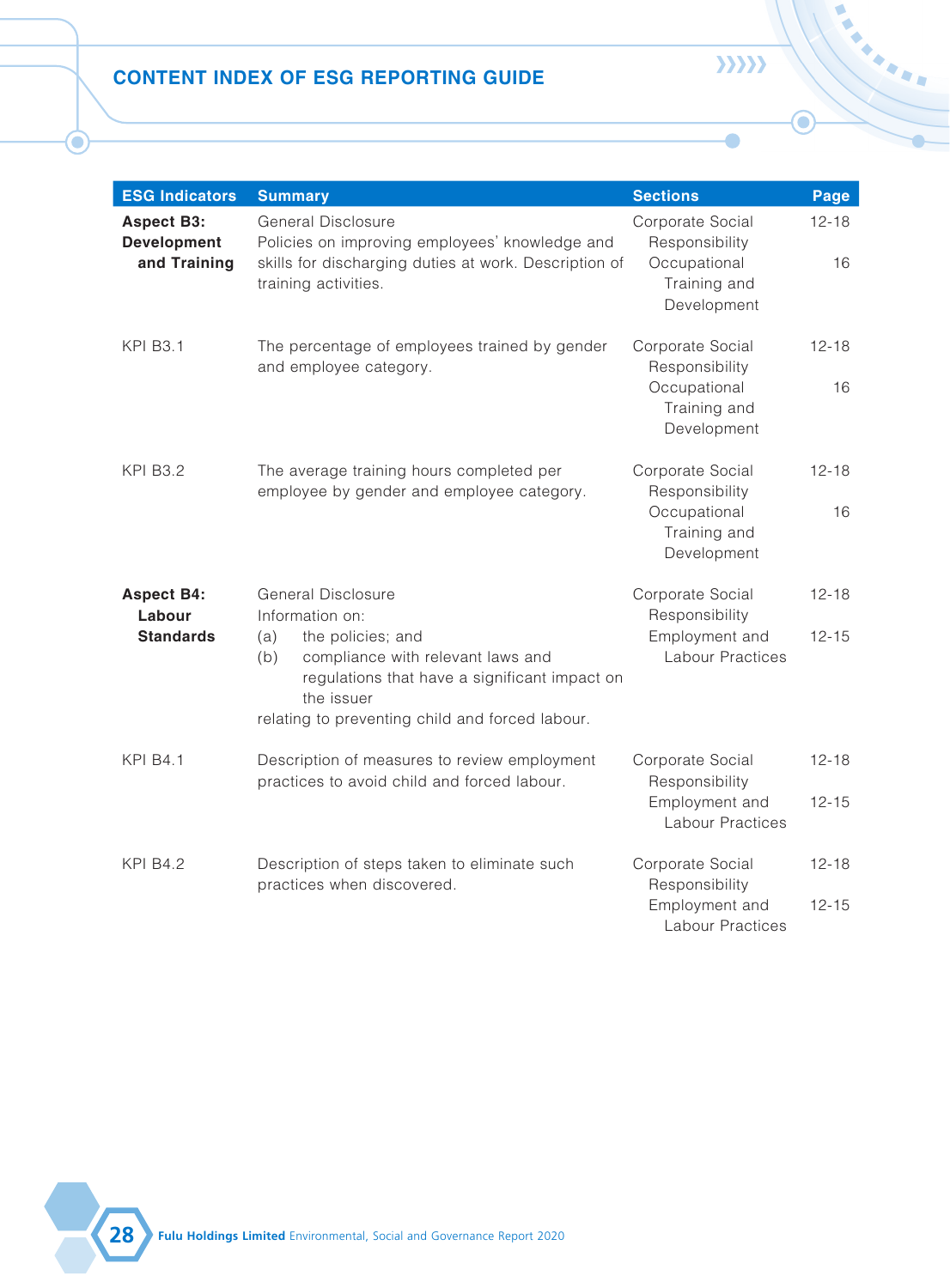O

| <b>ESG Indicators</b>                                   | <b>Summary</b>                                                                                                                                                                                                                  | <b>Sections</b>                                                                   | Page                   |
|---------------------------------------------------------|---------------------------------------------------------------------------------------------------------------------------------------------------------------------------------------------------------------------------------|-----------------------------------------------------------------------------------|------------------------|
| <b>Aspect B3:</b><br><b>Development</b><br>and Training | General Disclosure<br>Policies on improving employees' knowledge and<br>skills for discharging duties at work. Description of<br>training activities.                                                                           | Corporate Social<br>Responsibility<br>Occupational<br>Training and<br>Development | $12 - 18$<br>16        |
| <b>KPI B3.1</b>                                         | The percentage of employees trained by gender<br>and employee category.                                                                                                                                                         | Corporate Social<br>Responsibility<br>Occupational<br>Training and<br>Development | $12 - 18$<br>16        |
| <b>KPI B3.2</b>                                         | The average training hours completed per<br>employee by gender and employee category.                                                                                                                                           | Corporate Social<br>Responsibility<br>Occupational<br>Training and<br>Development | $12 - 18$<br>16        |
| <b>Aspect B4:</b><br>Labour<br><b>Standards</b>         | General Disclosure<br>Information on:<br>the policies; and<br>(a)<br>compliance with relevant laws and<br>(b)<br>regulations that have a significant impact on<br>the issuer<br>relating to preventing child and forced labour. | Corporate Social<br>Responsibility<br>Employment and<br>Labour Practices          | $12 - 18$<br>$12 - 15$ |
| <b>KPI B4.1</b>                                         | Description of measures to review employment<br>practices to avoid child and forced labour.                                                                                                                                     | Corporate Social<br>Responsibility<br>Employment and<br><b>Labour Practices</b>   | $12 - 18$<br>$12 - 15$ |
| <b>KPI B4.2</b>                                         | Description of steps taken to eliminate such<br>practices when discovered.                                                                                                                                                      | Corporate Social<br>Responsibility<br>Employment and<br><b>Labour Practices</b>   | $12 - 18$<br>$12 - 15$ |

 $\rangle\rangle\rangle\rangle$ 

 $\bullet$ 

 $\mathbf{\Theta}$ 

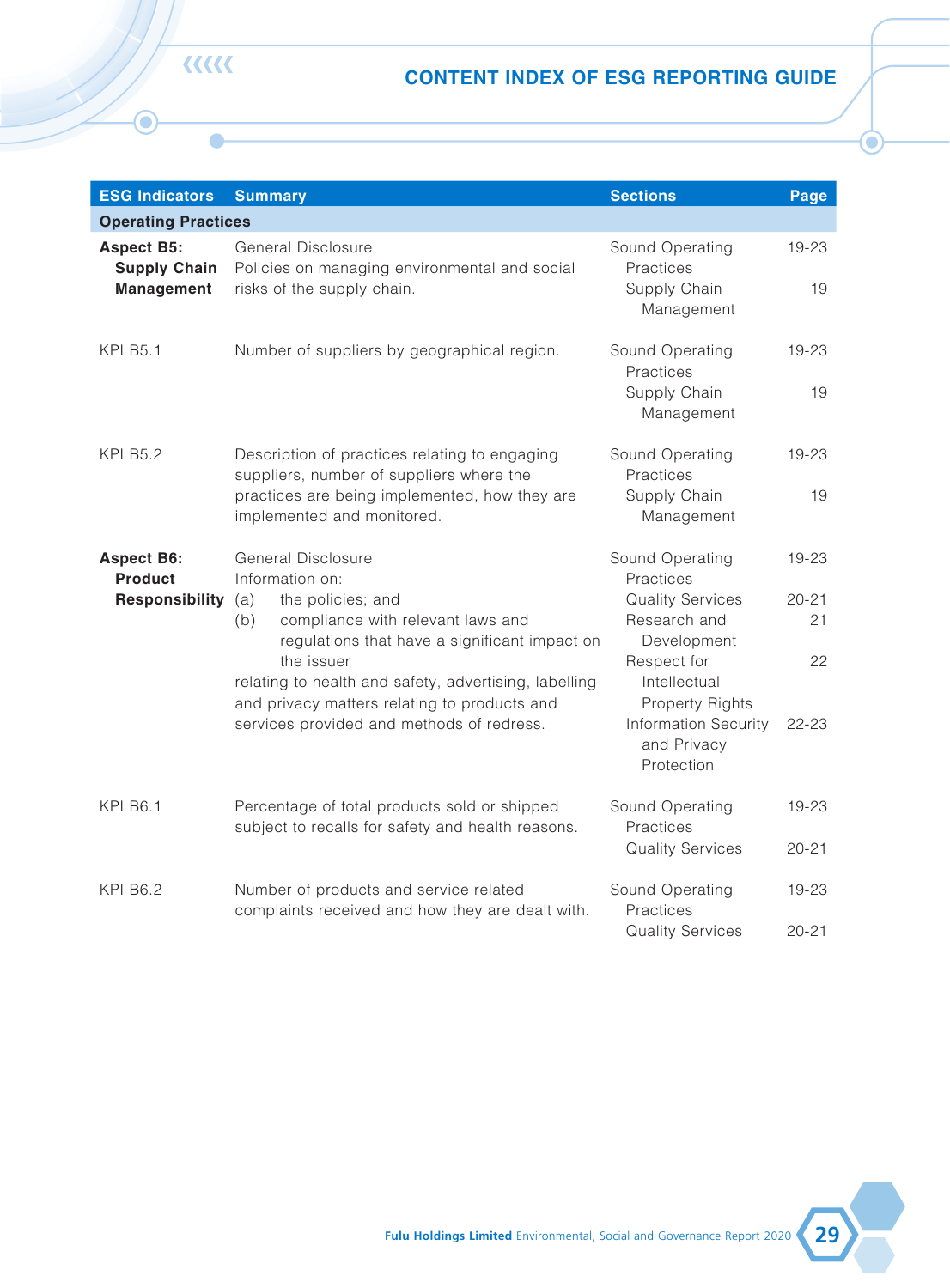п

| <b>ESG Indicators</b>                                         | <b>Summary</b>                                                                                                                                                                                                                                                                                                                     | <b>Sections</b>                                                                                                                                                                                             | Page                                            |
|---------------------------------------------------------------|------------------------------------------------------------------------------------------------------------------------------------------------------------------------------------------------------------------------------------------------------------------------------------------------------------------------------------|-------------------------------------------------------------------------------------------------------------------------------------------------------------------------------------------------------------|-------------------------------------------------|
| <b>Operating Practices</b>                                    |                                                                                                                                                                                                                                                                                                                                    |                                                                                                                                                                                                             |                                                 |
| <b>Aspect B5:</b><br><b>Supply Chain</b><br><b>Management</b> | General Disclosure<br>Policies on managing environmental and social<br>risks of the supply chain.                                                                                                                                                                                                                                  | Sound Operating<br>Practices<br>Supply Chain<br>Management                                                                                                                                                  | 19-23<br>19                                     |
| <b>KPI B5.1</b>                                               | Number of suppliers by geographical region.                                                                                                                                                                                                                                                                                        | Sound Operating<br>Practices<br>Supply Chain<br>Management                                                                                                                                                  | 19-23<br>19                                     |
| <b>KPI B5.2</b>                                               | Description of practices relating to engaging<br>suppliers, number of suppliers where the<br>practices are being implemented, how they are<br>implemented and monitored.                                                                                                                                                           | Sound Operating<br>Practices<br>Supply Chain<br>Management                                                                                                                                                  | 19-23<br>19                                     |
| <b>Aspect B6:</b><br><b>Product</b><br>Responsibility         | General Disclosure<br>Information on:<br>the policies; and<br>(a)<br>compliance with relevant laws and<br>(b)<br>regulations that have a significant impact on<br>the issuer<br>relating to health and safety, advertising, labelling<br>and privacy matters relating to products and<br>services provided and methods of redress. | Sound Operating<br>Practices<br><b>Quality Services</b><br>Research and<br>Development<br>Respect for<br>Intellectual<br><b>Property Rights</b><br><b>Information Security</b><br>and Privacy<br>Protection | $19 - 23$<br>$20 - 21$<br>21<br>22<br>$22 - 23$ |
| <b>KPI B6.1</b>                                               | Percentage of total products sold or shipped<br>subject to recalls for safety and health reasons.                                                                                                                                                                                                                                  | Sound Operating<br>Practices<br><b>Quality Services</b>                                                                                                                                                     | 19-23<br>$20 - 21$                              |
| <b>KPI B6.2</b>                                               | Number of products and service related<br>complaints received and how they are dealt with.                                                                                                                                                                                                                                         | Sound Operating<br>Practices<br><b>Quality Services</b>                                                                                                                                                     | 19-23<br>$20 - 21$                              |

**KKK**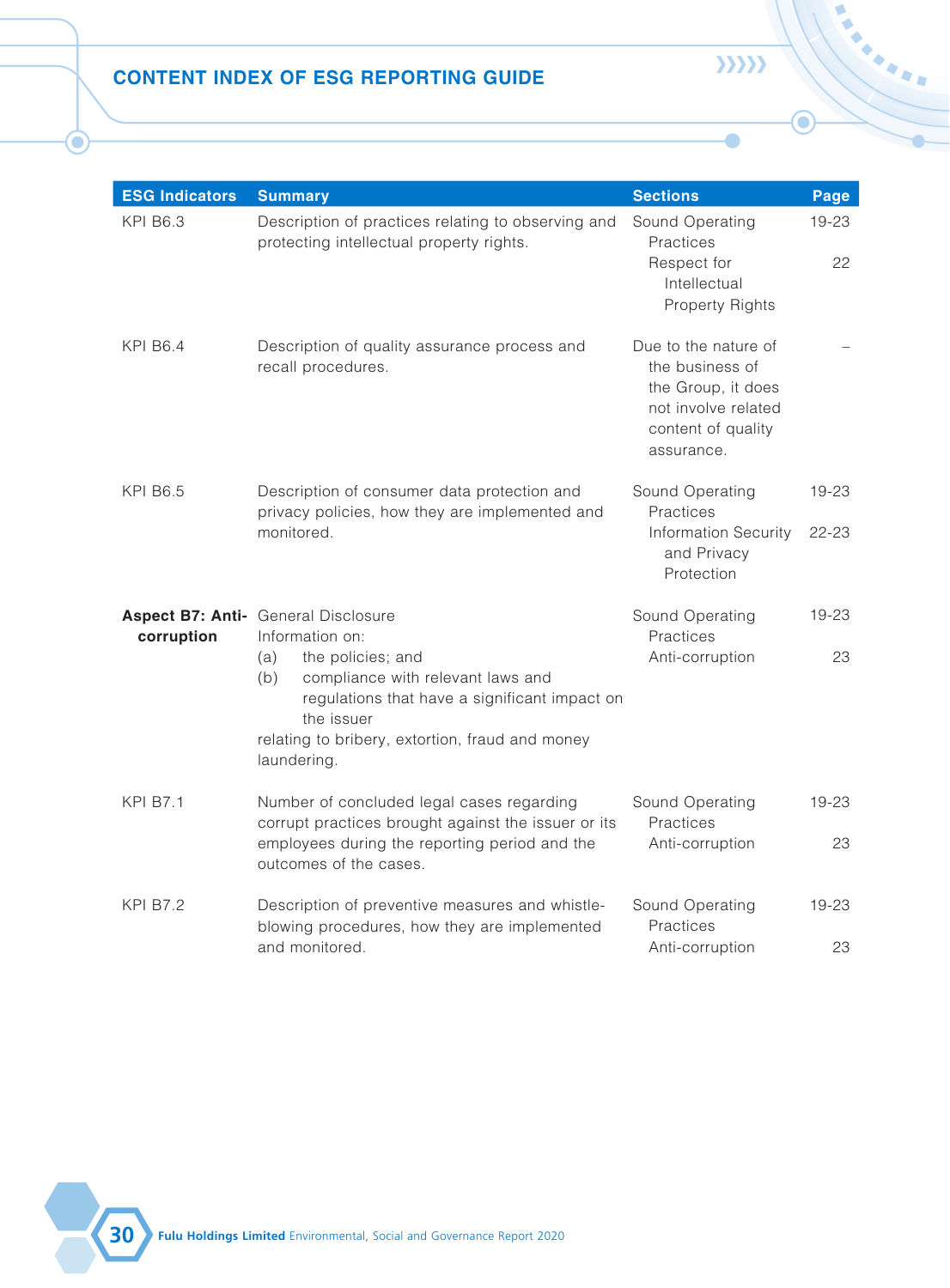O

| <b>ESG Indicators</b> | <b>Summary</b>                                                                                                                                                                         | <b>Sections</b>                                                                                                          | Page        |
|-----------------------|----------------------------------------------------------------------------------------------------------------------------------------------------------------------------------------|--------------------------------------------------------------------------------------------------------------------------|-------------|
| <b>KPI B6.3</b>       | Description of practices relating to observing and<br>protecting intellectual property rights.                                                                                         | Sound Operating<br>Practices<br>Respect for                                                                              | 19-23<br>22 |
|                       |                                                                                                                                                                                        | Intellectual<br><b>Property Rights</b>                                                                                   |             |
| <b>KPI B6.4</b>       | Description of quality assurance process and<br>recall procedures.                                                                                                                     | Due to the nature of<br>the business of<br>the Group, it does<br>not involve related<br>content of quality<br>assurance. |             |
| <b>KPI B6.5</b>       | Description of consumer data protection and<br>privacy policies, how they are implemented and                                                                                          | Sound Operating<br>Practices                                                                                             | 19-23       |
|                       | monitored.                                                                                                                                                                             | <b>Information Security</b><br>and Privacy<br>Protection                                                                 | $22 - 23$   |
| corruption            | Aspect B7: Anti- General Disclosure<br>Information on:                                                                                                                                 | Sound Operating<br>Practices                                                                                             | 19-23       |
|                       | the policies; and<br>(a)<br>compliance with relevant laws and<br>(b)<br>regulations that have a significant impact on<br>the issuer<br>relating to bribery, extortion, fraud and money | Anti-corruption                                                                                                          | 23          |
|                       | laundering.                                                                                                                                                                            |                                                                                                                          |             |
| <b>KPI B7.1</b>       | Number of concluded legal cases regarding<br>corrupt practices brought against the issuer or its                                                                                       | Sound Operating<br>Practices                                                                                             | 19-23       |
|                       | employees during the reporting period and the<br>outcomes of the cases.                                                                                                                | Anti-corruption                                                                                                          | 23          |
| <b>KPI B7.2</b>       | Description of preventive measures and whistle-<br>blowing procedures, how they are implemented                                                                                        | Sound Operating<br>Practices                                                                                             | 19-23       |
|                       | and monitored.                                                                                                                                                                         | Anti-corruption                                                                                                          | 23          |

 $\mathbf{\Theta}$ 

 $\rangle\rangle\rangle\rangle$ 

 $\bullet$